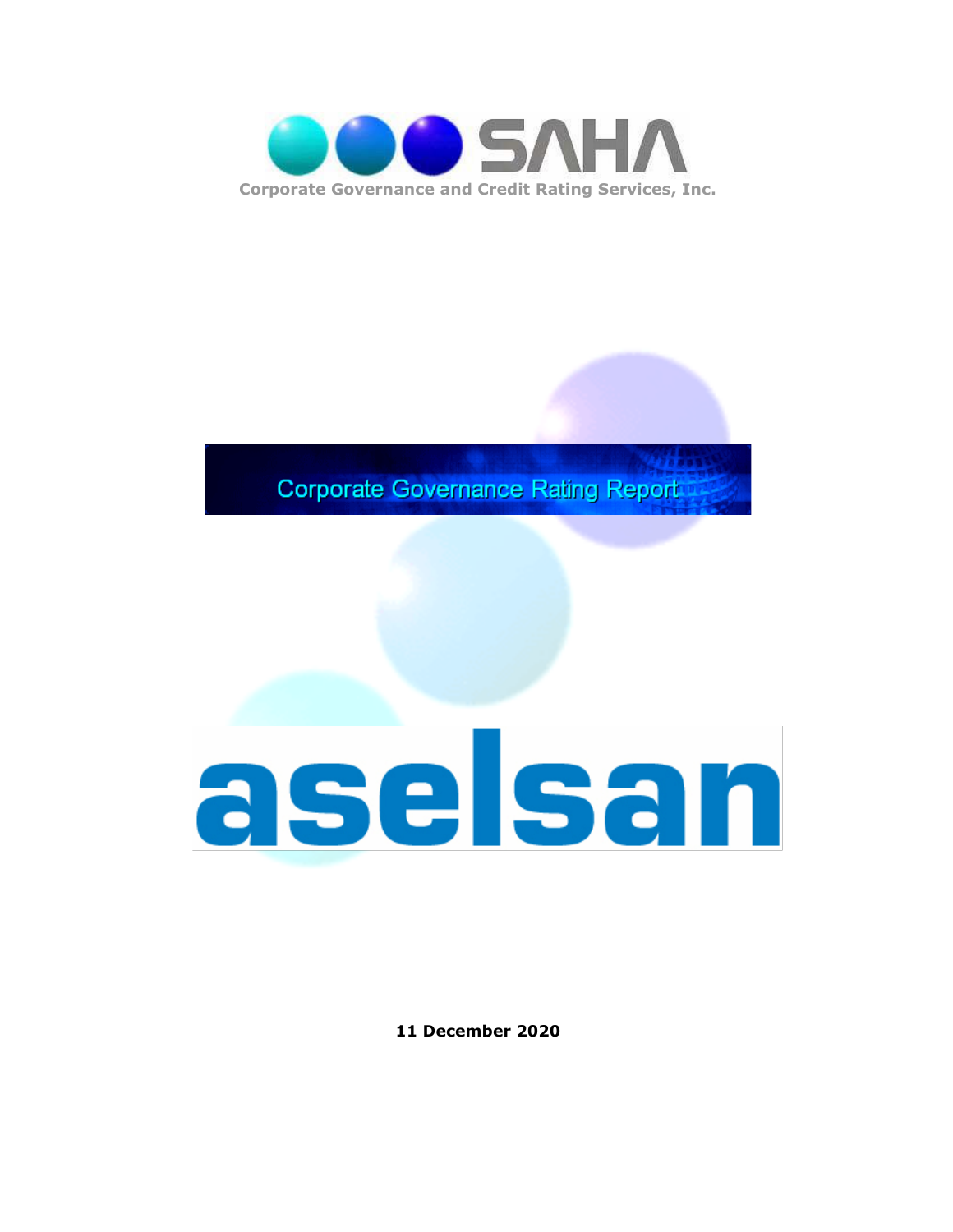#### **CONTENTS**

| Rating and Executive Summary                   |                                                                                                                                                                                                                                                                                                                                               |    |  |              |  |    |  |  | 3                                   |
|------------------------------------------------|-----------------------------------------------------------------------------------------------------------------------------------------------------------------------------------------------------------------------------------------------------------------------------------------------------------------------------------------------|----|--|--------------|--|----|--|--|-------------------------------------|
| Rating Methodology                             |                                                                                                                                                                                                                                                                                                                                               |    |  |              |  |    |  |  | 5                                   |
| Company Overview                               |                                                                                                                                                                                                                                                                                                                                               |    |  |              |  |    |  |  | 6                                   |
| <b>SECTION 1: SHAREHOLDERS</b>                 |                                                                                                                                                                                                                                                                                                                                               |    |  |              |  |    |  |  | 8                                   |
|                                                | Facilitating the Exercise of Assembly Statutory Rights<br>Assembly Right to Obtain and Evaluate Information<br><b>General Assembly Meeting</b><br>Voting Rights.<br>Minority Rights<br>Dividend Rights<br><b>Transfer of Shares</b>                                                                                                           | ÷. |  | $\sim$<br>ä, |  |    |  |  | 8<br>9<br>9<br>10<br>11<br>11<br>11 |
| SECTION 2: PUBLIC DISCLOSURE AND TRANSPARENCY. |                                                                                                                                                                                                                                                                                                                                               |    |  |              |  |    |  |  | 12                                  |
|                                                | Corporate Web Site<br>Annual Report.<br>External Audit.                                                                                                                                                                                                                                                                                       |    |  |              |  |    |  |  | 12<br>13<br>14                      |
| <b>SECTION 3: STAKEHOLDERS.</b>                |                                                                                                                                                                                                                                                                                                                                               |    |  |              |  |    |  |  | 15                                  |
|                                                | Company Policy Regarding Stakeholders<br>Stakeholders' Participation in the Company Management.<br>Company Policy on Human Resources<br>Relations with Customers and Suppliers<br>Ethical Rules & Social Responsibility<br>Sustainability.                                                                                                    | ä. |  | V.           |  |    |  |  | 15<br>16<br>16<br>17<br>17<br>18    |
| SECTION 4: BOARD OF DIRECTORS.                 |                                                                                                                                                                                                                                                                                                                                               |    |  |              |  | 20 |  |  |                                     |
|                                                | Functions of the Board of Directors.<br>Principles of Activity of the Board of Directors<br>Structure of the Board of Directors.<br>Conduct of the Meetings of the Board of Directors.<br>Committees Established Within the Board of Directors<br>Remuneration of the Board of Directors and Managers<br>With Administrative Responsibility . |    |  |              |  |    |  |  | 20<br>20<br>21<br>21<br>22<br>24    |
| <b>Rating Definitions</b>                      |                                                                                                                                                                                                                                                                                                                                               |    |  |              |  |    |  |  | 25                                  |
| Disclaimer                                     |                                                                                                                                                                                                                                                                                                                                               |    |  |              |  |    |  |  | 26                                  |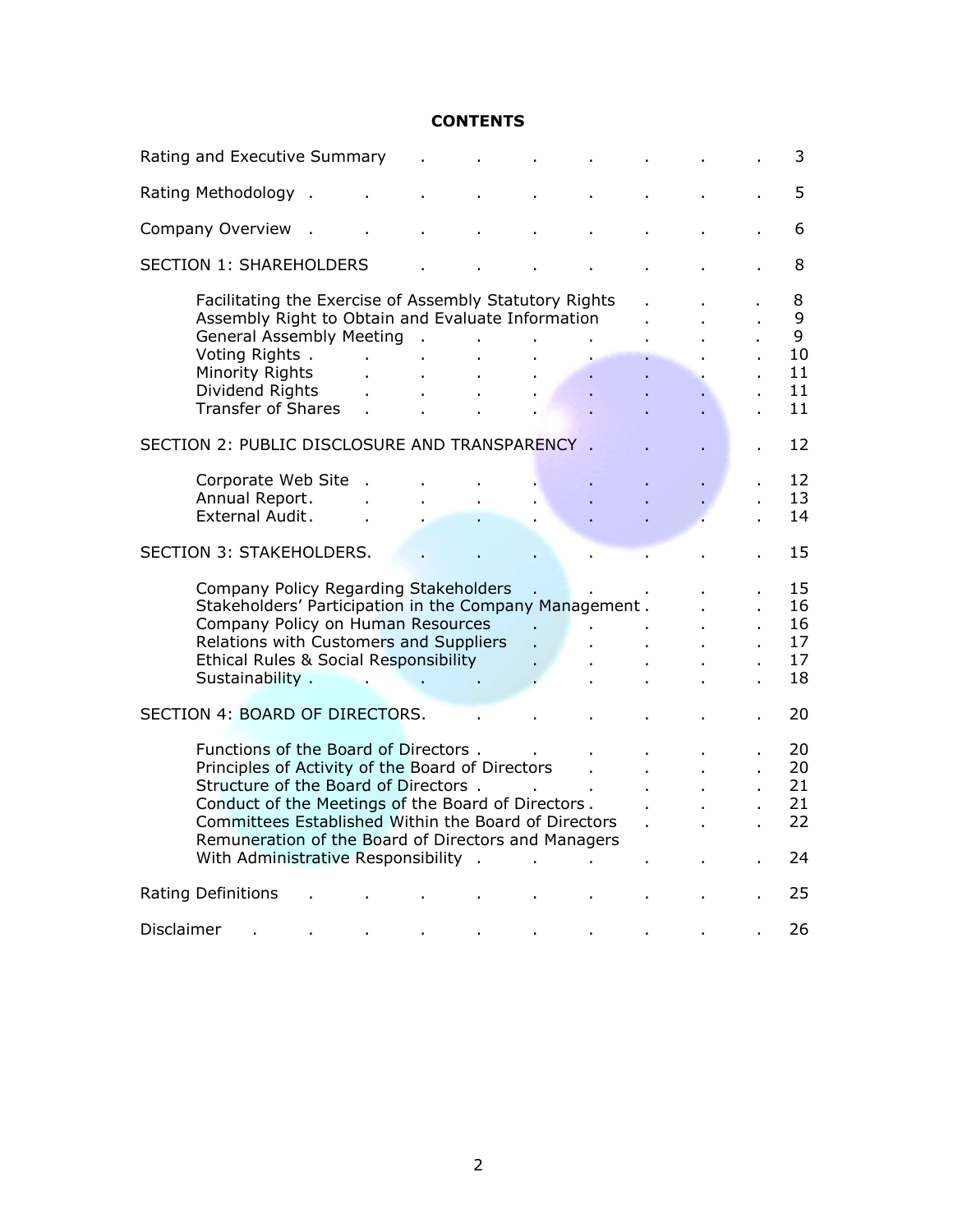**Rating and Executive Summary** 

## **ASELSAN ELEKTRONİK SAN. VE TİC. A.Ş. (ASELS)**



### **EXECUTIVE SUMMARY**

The Corporate Governance Rating of 9.29 that has been assigned to ASELSAN Elektronik San. Ve Tic. A.Ş. ("ASELSAN" or "the Company") on December 12, 2019 is hereby reconfirmed as **9.29**. SAHA's rating methodology is based on the Capital Markets Board's ("CMB") "Corporate Governance Principles" ("the Communiqué") released on January of 2014.

SAHA publishes (annually) the World Corporate Governance Index (WCGI) which ranks countries in terms of their level of compliance with corporate governance principles as well as their germane institutions, rules, codes, and regulations together with international standards and indices which evaluate countries in a vast array of areas such as transparency, corruption, ease of doing business, etc.. ASELSAN is analysed as a Turkish company and Turkey takes place at the top classification of the WCGI which is Group 1. Details of the World Corporate Governance Index (WCGI) published by SAHA on October 8, 2019 can be accessed at [http://www.saharating.com.](http://www.saharating.com/)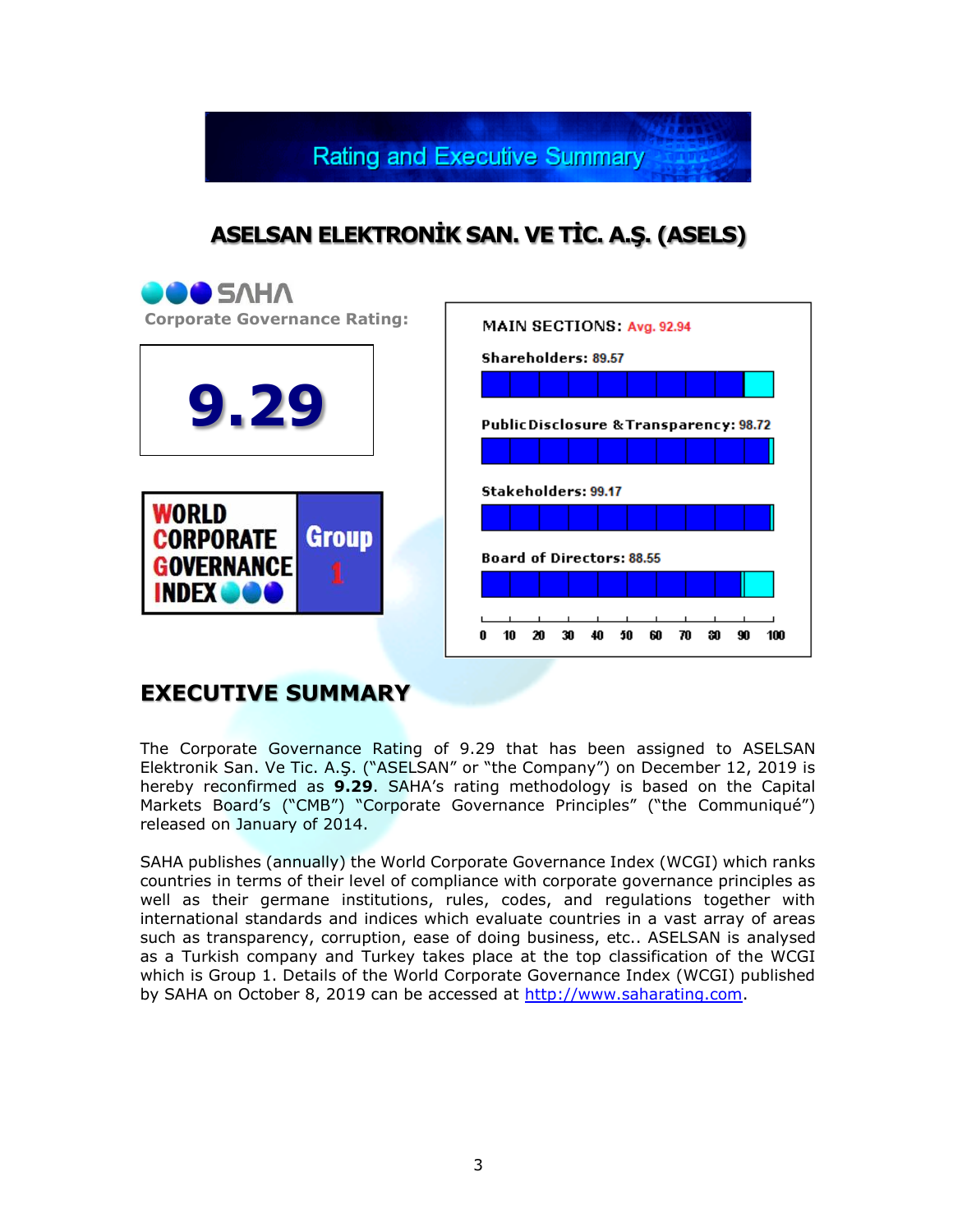ASELSAN is rated with **8.96** under the **Shareholders** heading. Exercise of shareholders' rights complies with the legislation and articles of association, and measures have been taken to ensure the exercise of these rights. Shareholder relations are carried out by the Investor Relations Department. All procedures prior to the general assembly meeting as well as the conduct of the meeting comply with the legislation. There is no privilege or upper limit in exercising voting rights in general assembly meetings. A policy on donations and grants is established and submitted to the general assembly meeting for approval. There is a publicly disclosed, consistent dividend policy of the Company. There are no restrictions on transfer of publicly traded shares. On the other hand, there is no provision in the articles of association on holding general assembly meetings open to public, and prescribed rate of minority rights for public joint stock companies (5%) is adopted as it is. In addition, as per the articles of association, holders of A Group of shares have the privilege on board nominations and the approval of the board of directors is sought for the transfer of such shares.

ASELSAN attained **9.87** under the **Public Disclosure and Transparency** chapter. There is a comprehensive web site that includes all information listed in the Corporate Governance Principles pertinent to "Public Disclosure". Public disclosures are made in accordance with the CMB and Borsa Istanbul A.Ş. rules and regulations. Company's web site is also prepared in English for the benefit of international investors. The annual report covering 2019 activities is in compliance with the legislation, comprehensive and informative. However, benefits provided to board members and senior executives are not listed on individual basis in the annual report.

On the topic of **Stakeholders**, ASELSAN scored **9.92**. The exercise of stakeholders' rights has been facilitated. A written compensation policy for the employees is established and disclosed to the public on the corporate web site. During the rating period, the Company was not held liable by any public authority for any punishment/sanctions. Code of ethics is publicly available through the Company's web site. Company has a documented human resources policy. Sustainability policy and implementations are at top level. Models supporting stakeholders' participation in the Company management have been established and are in operation.

From the perspective of the principles regarding the **Board of Directors**, ASELSAN's tally is **8.86**. There is a well communicated Company mission and vision. The board consists of nine members, with only one executive member. There are three independent members on the board of directors. CMB criteria are complied with for the appointment of independent members. Corporate Governance, Audit, and Early Detection and Management of Risk Committees are established within the board of directors and their working principles are disclosed to public. Conduct of board meetings is determined in the articles of association. Principles of remuneration of board members and senior executives are available on the Company's web site. The Company does not lend any funds or extend credit to the members of the board of directors or senior executives. There is a directors' liability insurance covering the rating period with a coverage in accordance with the conditions specified in the Communiqué. On the other hand, there are areas open to improvement, such as the absence of a female member on the board of directors, the lack of a written policy in this direction, as well as the lack of a PDP disclosure stating that the chairman of the board and the general manager are the same person.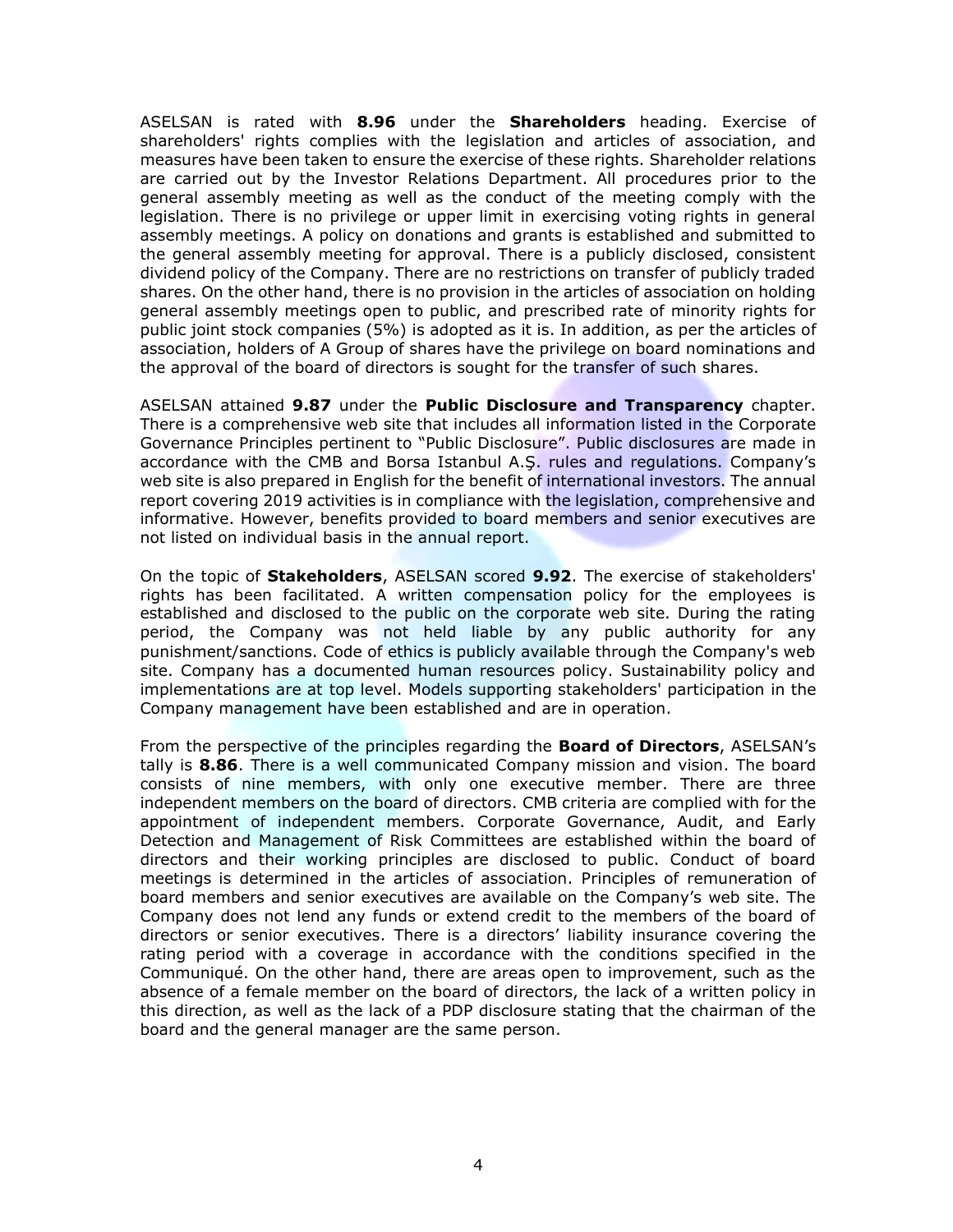

SAHA's methodology for rating the degree of compliance with the Principles of Corporate Governance is based upon the CMB's "Corporate Governance Principles" released on January 2014.

The CMB based these principles on the leading work of The World Bank, The Organization of Economic Cooperation and Development (OECD), and the Global Corporate Governance Forum (GCGF) which has been established in cooperation with the representatives of the preceding two organizations and private sector. Experts and representatives from the CMB, Borsa Istanbul and the Turkish Corporate Governance Forum have participated in the committee that was established by the CMB for this purpose. Additionally; many qualified academicians, private sector representatives as well as various professional organizations and NGOs have stated their views and opinions, which were added to the Principles after taking into account country specific issues. Accordingly, these Principles have been established as a product of contributions from all high-level bodies.

Certain applications of the Principles are based on "comply or explain" approach and others are mandatory. However, the explanation concerning the implementation status of the Principles, if not detailed reasoning thereof, conflicts arising from inadequate implementation of these Principles, and explanation on whether there is a plan for change in the Company's governance practices in future should be mentioned in the annual report and disclosed to public.

The Principles consist of four main sections: shareholders, public disclosure and transparency, stakeholders, and the board of directors.

Based on these Principles, the SAHA Corporate Governance Rating methodology features around 330 subcriteria. During the rating process, each criterion is evaluated on the basis of information provided by the Company officials and disclosed publicly. Some of these criteria can be evaluated by a simple YES/NO answer; others require more detailed analysis and examination.

SAHA assigns ratings between 1 (weakest) and 10 (strongest). In order to obtain a rating of 10, a company should be in full and perfect compliance with the Principles (see Rating Definitions, p.25).

To determine the total rating score for each main section parallel to the CMB's Corporate Governance Principles, SAHA allocates the following weights:

Shareholders:**25%** Public Disclosure and Transparency: **25%** Stakeholders: **15%** Board of Directors: **35%**

To determine the final overall rating, SAHA utilizes its proprietary methodology which consists of subsection weightings and weightings for the criteria there under. A separate rating is assigned to each one of the main sections as well.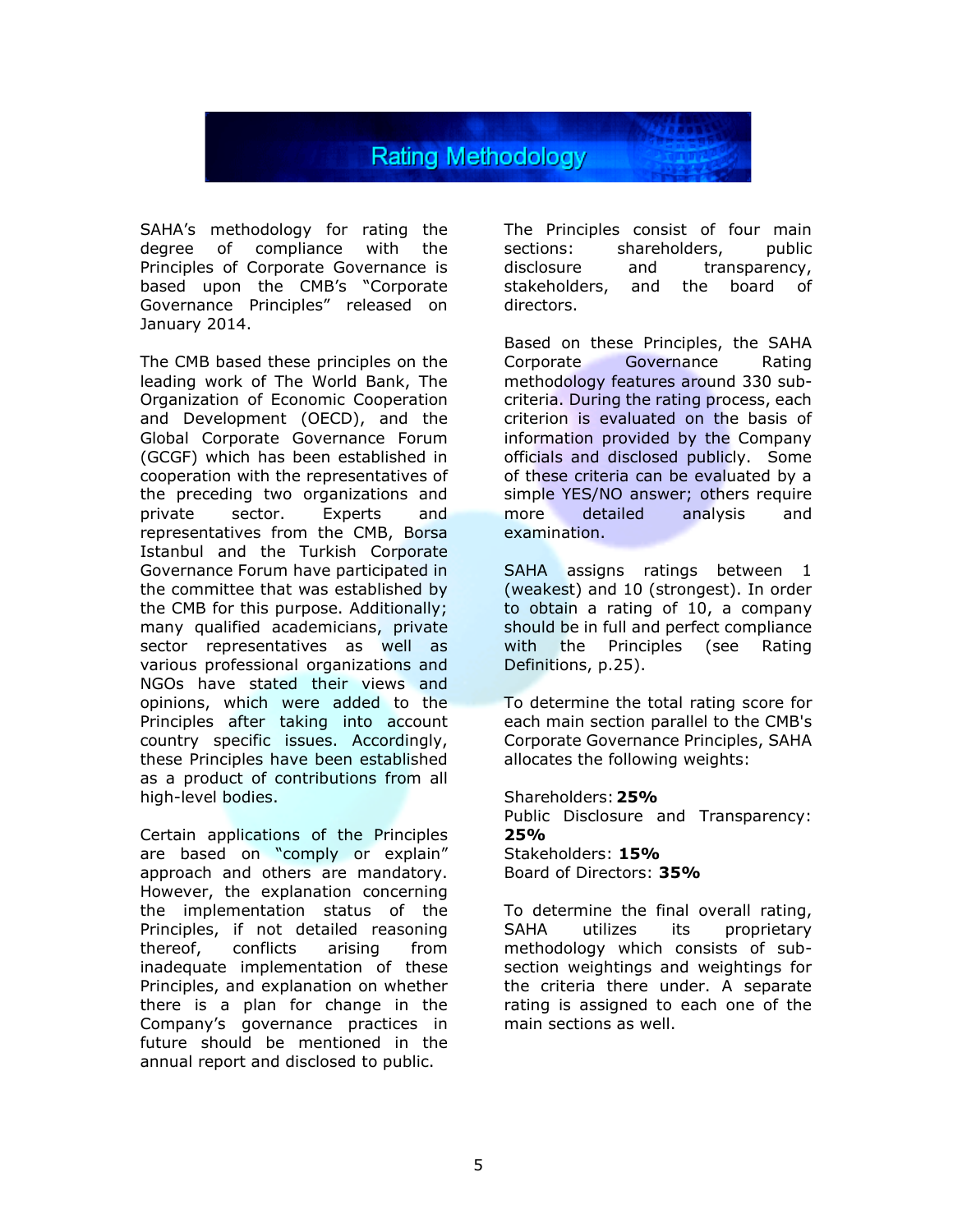**Company Overview** 

| <b>ASELSAN Elektronik San. ve Tic. A.S.</b>                                                     |                                                                                                             |  |  |  |
|-------------------------------------------------------------------------------------------------|-------------------------------------------------------------------------------------------------------------|--|--|--|
| aselsan                                                                                         | <b>Chairman of the Board of Directors,</b><br><b>President</b><br>&<br><b>CEO</b><br>Prof. Dr. Haluk GÖRGÜN |  |  |  |
| Mehmet Akif Ersoy Mah., 296. Cad.,<br>No:16, Yenimahalle, Ankara<br>https://www.aselsan.com.tr/ | <b>Investor Relations Manager</b><br>Pinar CELEBI<br>Tel: 0850 828 1 828<br>pberberoglu@aselsan.com.tr      |  |  |  |

ASELSAN, which was established in 1975 to meet the communication needs of the Turkish Armed Forces with national means, is a joint stock company affiliated to the Turkish Armed Forces Foundation ("TAFF"). The field of activity of the Company is to provide research, development, engineering, production, testing, assembly, integration, sales, after-sales service and similar activities to all kinds of institutions, organizations and consumers in Turkey and abroad, primarily to the Turkish Armed Forces, in communication and information technologies, radar and electronic warfare, electro-optics, avionics, unmanned systems, land, naval and weapon systems, air defense and missile systems, command and control systems, transportation, security, traffic, automation and medical systems.

The Company continues both production and engineering activities in Macunköy, Akyurt and Gölbaşı facilities in Ankara, and engineering activities in METU Technopark and Technopark Ankara. Headquarters is located in Ankara Macunköy and engineering activities take place also at Istanbul Technopark.

ASELSAN is the largest defense electronics company of Turkey. The Company was ranked 48<sup>th</sup> among the world's top 100 defense companies ("Defense News Top 100") based on their 2019 turnover (2018: 52<sup>nd</sup>).

According to the independent audit report data, the average number of employees of ASELSAN and its subsidiaries as of September 30, 2020 is 8,462 (Dec. 31, 2019: 6,797). The current capital structure of the Company is given below:

| Capital Structure of ASELSAN Elektronik San. ve Tic. A.S. |                         |         |  |  |
|-----------------------------------------------------------|-------------------------|---------|--|--|
| <b>Shareholder</b>                                        | <b>Share Value (TL)</b> | Share % |  |  |
| Turkish Armed Forces Foundation                           | 1,691,651,248.92        | 74.20   |  |  |
| Free Float                                                | 588,348,751.08          | 25.80   |  |  |
| <b>Total</b>                                              | 2,280,000,000.00        | 100.00  |  |  |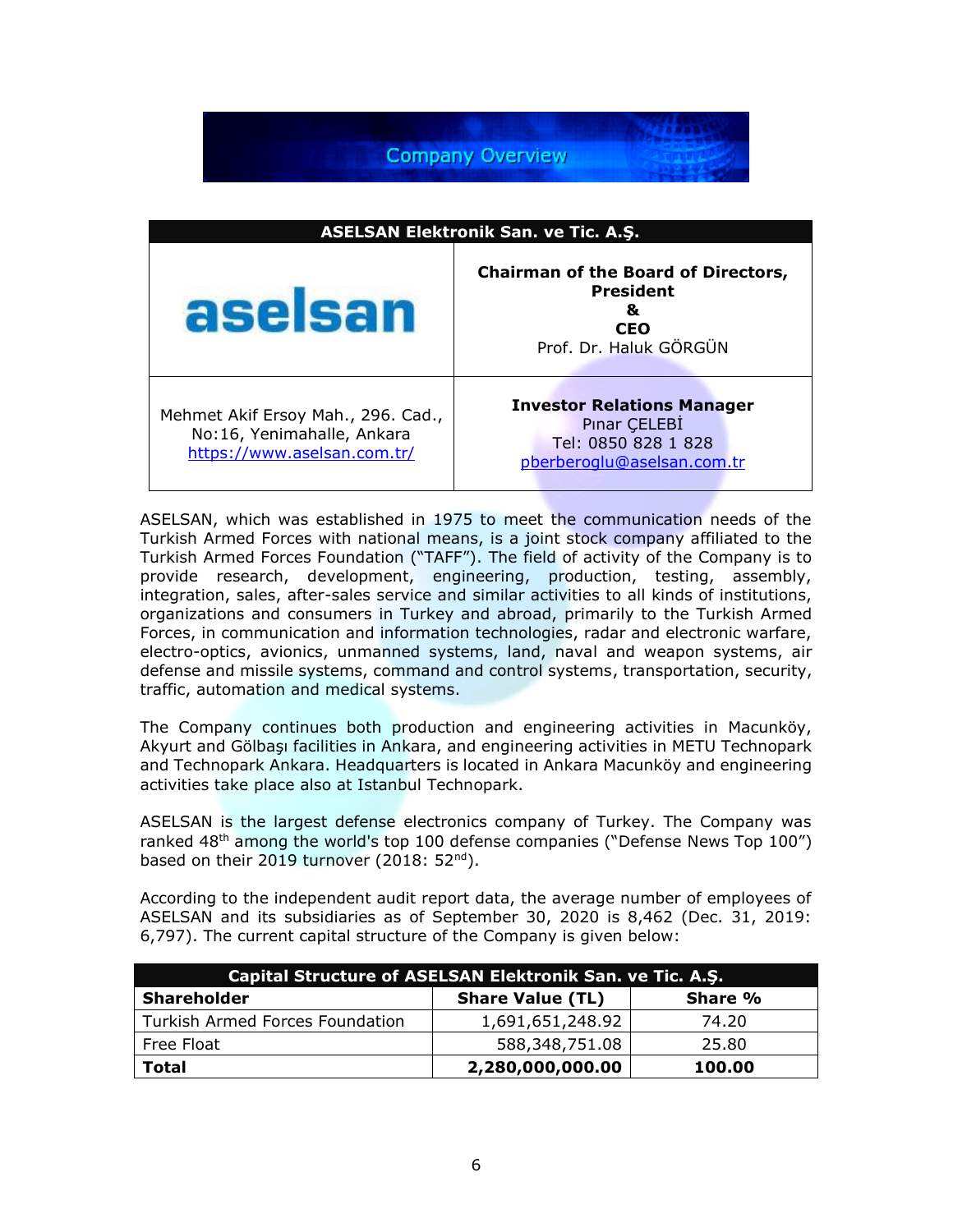The shares of the Company, which went public in 1990 are traded under "ASELS" code at BIST Stars Market and ASELSAN is a constituent of BIST 100 (XU100), BIST 50 (XU050), BIST 30 (XU030), BIST All Shares (XUTUM), BIST Dividend (XTMTU), BIST Liquid 10 Ex Banks (X10Xb), BIST Technology (XUTEK), BIST Stars (XYLDZ), BIST Ankara (XSANK), BIST Sustainability (XUSRD) and BIST Corporate Governance (XKURY) indices.

As of the date of our report, the structure of the board of directors and the Committees established within the board of directors within the scope of the Communiqué numbered II-17.1 are as follows:

| <b>Board of Directors</b> |                                   |                                                            |  |  |
|---------------------------|-----------------------------------|------------------------------------------------------------|--|--|
| <b>Name</b>               |                                   | Title                                                      |  |  |
| Haluk GÖRGÜN*             |                                   | Chairman of the Board (Managing Director), President & CEO |  |  |
| Celal Sami TÜFEKCİ        | Vice-chairman (Managing Director) |                                                            |  |  |
| Yavuz ÇELİK               |                                   | <b>Board Member</b>                                        |  |  |
| Mehmet Fatih KACIR        |                                   | <b>Board Member</b>                                        |  |  |
| Alpaslan KAVAKLIOĞLU      |                                   | <b>Board Member</b>                                        |  |  |
| Salih KUL                 |                                   | <b>Board Member</b>                                        |  |  |
| Ercümend ARVAS            | <b>Independent Board Member</b>   |                                                            |  |  |
| Turan EROL                | <b>Independent Board Member</b>   |                                                            |  |  |
| İbrahim ÖZKOL             | <b>Independent Board Member</b>   |                                                            |  |  |

*\* According to the information disclosed to the public through the Public Disclosure Platform, there is one member with executive duties in the board of directors, which consists of 9 members.*

| <b>Corporate Governance Committee</b> |          |  |  |  |
|---------------------------------------|----------|--|--|--|
| <b>Members</b><br><b>Title</b>        |          |  |  |  |
| Ercümend ARVAS                        | Chairman |  |  |  |
| Celal Sami TÜFEKCI                    | Member   |  |  |  |
| Salih KUL                             | Member   |  |  |  |
| Pinar CELEBI                          | Member   |  |  |  |

| <b>Audit Committee</b>  |          |  |  |  |
|-------------------------|----------|--|--|--|
| Title<br><b>Members</b> |          |  |  |  |
| İbrahim ÖZKOL           | Chairman |  |  |  |
| Ercümend ARVAS          | Member   |  |  |  |
| Turan EROL              | Member   |  |  |  |

| <b>Early Detection and Management of Risk Committee</b> |          |  |  |
|---------------------------------------------------------|----------|--|--|
| <b>Members</b>                                          | Title    |  |  |
| Turan EROL                                              | Chairman |  |  |
| Salih KUL                                               | Member   |  |  |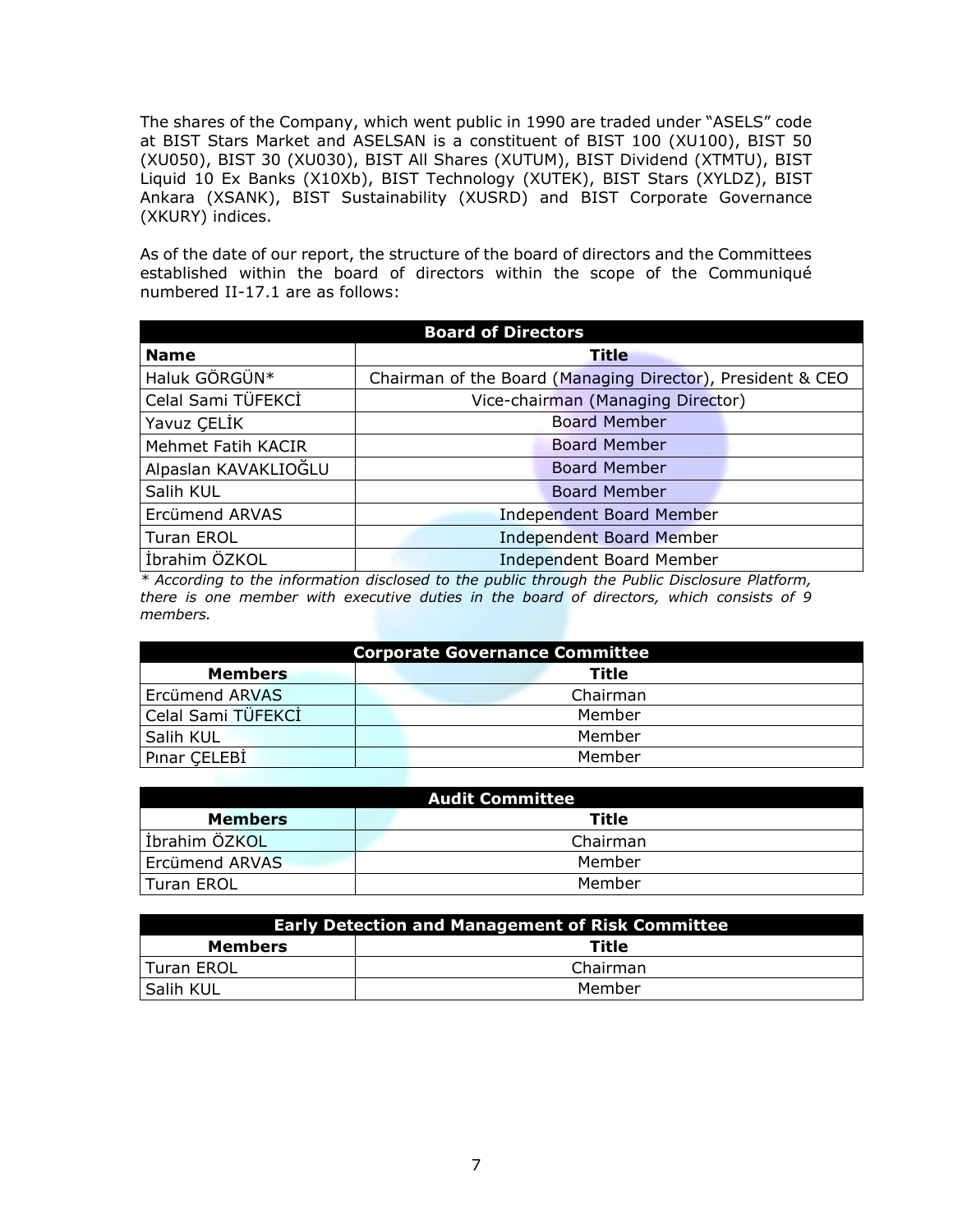# **SECTION 1: SHAREHOLDERS**



#### **SYNOPSIS**

| ┿         | Active Investor Relations<br>Department.                                                                                                                                                                  |
|-----------|-----------------------------------------------------------------------------------------------------------------------------------------------------------------------------------------------------------|
| ╋         | Policy on donations and grants<br>is established and submitted to<br>the general assembly meeting<br>for approval.                                                                                        |
| ٠         | General assembly meetings are<br>conducted in compliance with<br>the legislation.                                                                                                                         |
| $\ddot{}$ | No privileges on voting rights in<br>general assembly meetings.                                                                                                                                           |
| $\ddot{}$ | Specific and consistent dividend<br>distribution policy.                                                                                                                                                  |
| $\ddot{}$ | No restrictions on transfer of<br>publicly traded shares.                                                                                                                                                 |
|           | Minority rights are<br>not<br>recognized for shareholders<br>who possess an amount less<br>than one-twentieth of the share<br>capital.                                                                    |
|           | No provision in the articles of<br>association permitting general<br>assembly meetings to be held<br>open to public.                                                                                      |
|           | Group A shares have<br>the<br>privilege<br>to nominate<br>candidates in the board of<br>directors, and the transfer of<br>these shares is limited by the<br>provisions of the articles of<br>association. |

#### **1.1. Facilitating the Exercise of Shareholders' Statutory Rights:**

An Investor Relations Department is established in order to carry out the shareholder relations activities in ASELSAN. It has been observed that the Department officials possess the qualifications specified in the Communiqué.

Along with other units of the Company the "Investor Relations Department" plays an active role in protecting and facilitating shareholders' rights and in particular the right to obtain and review information, and its duties are as follows:

- a. To ensure that the records relating to the written correspondence with the investors and other information are kept in a healthy, safe and updated manner.
- b. To respond to the queries of the shareholders requesting written information on the Company.
- c. To ensure the general assembly meeting is held in compliance with the applicable legislation, articles of association and other Company bylaws.
- d. To prepare the documents that might be used by shareholders in the general assembly meeting.
- e. To supervise the fulfilment of the obligations arising from capital markets legislation including all corporate governance and public disclosure matters.

The Investor Relations Department annually reports the activities of the previous year in relation to the activities it carries out, and presents it to the board of directors. The "Investor Relations Department 2019 Activities" report submitted to the Board of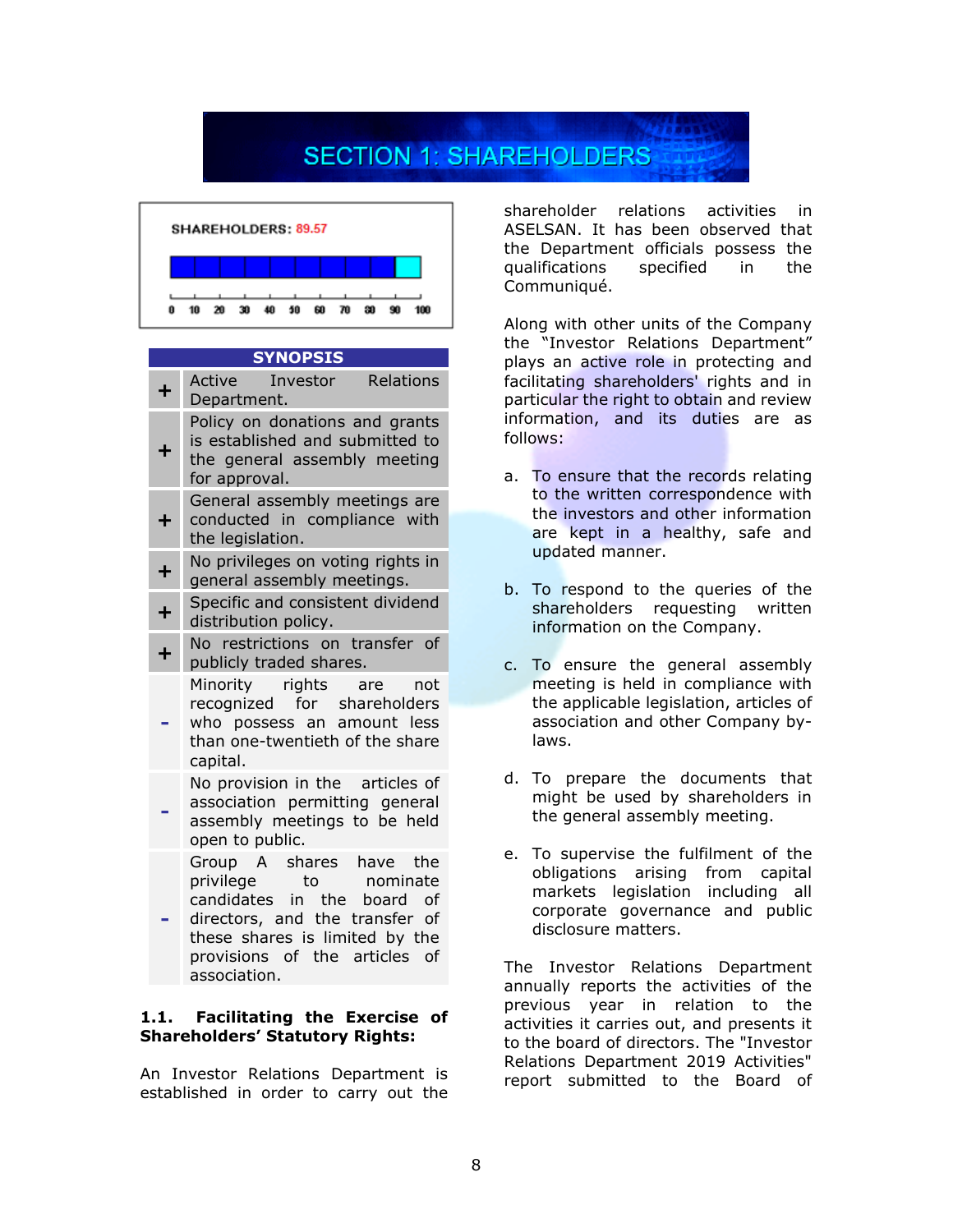Directors in 2020 has also been provided to us.

In 2019 a total of 87 meetings were held with corporate investors. 33 of them were one-on-one interviews held in investor conferences and roadshows, 32 were held by visiting corporate investors and portfolio management companies, 11 of them were teleconference calls and 11 were meetings held in ASELSAN facilities. In addition to the meetings with corporate investors held by means of investor conferences and teleconferences, approximately 800 retail shareholders' questions regarding secondary public offering, fluctuations in the stock price, exercising shareholder rights, material event disclosures, financial tables, etc. were replied to either written or verbally in 2019.

We have come to the conclusion that information and explanations that may affect use of shareholders' rights is available up to date on the corporate web site. The fact that no such related penalty/warning was received during the period supports our opinion.

#### **1.2. Shareholders' Right to Obtain and Evaluate Information:**

There is no evidence of any hindering process or application regarding the appointment of a special auditor at the request of shareholders.

All kinds of information about the Company are provided in a complete, timely, honest, and diligent manner and there is no fine/warning received in this direction within the rating period.

The Company has established a disclosure policy and disclosed it to the public on the corporate web site.

#### **1.3. General Assembly Meeting:**

In addition to the methods of invitation in the legislation and in order to ensure

attendance of maximum number of shareholders, the invitation to the general assembly meeting held on June 19, 2020 covering 2019 fiscal year is performed through all means of communication available to the Company on May 28, 2020 in accordance with the Corporate Governance Principles.

All announcements prior to the general assembly meeting included information such as the date and time of the meeting; without any ambiguity exact location of the meeting; agenda items of the meeting; the body inviting to the general assembly meeting; and the exact location where annual report, financial statements and other meeting documents can be examined.

Besides, the Company has prepared a descriptive disclosure document on agenda items.

Commencing from the date of announcement of invitation for the general assembly meeting; the annual report, financial statements and reports, and all other related documents pertaining to the agenda items are made available to all shareholders for examination purposes in convenient locations including the headquarters of the Company, and the electronic media.

Shareholders are informed of the total number of shares and voting rights reflecting the Company's shareholding structure as of the date of disclosure and whether there are any privileged share groups within the Company capital via the corporate web site.

Agenda items were put under a separate heading and expressed clearly in a manner not to result in any misinterpretations. Expressions like "other" and "various" were not used. Information submitted to the shareholders prior to the conduct of the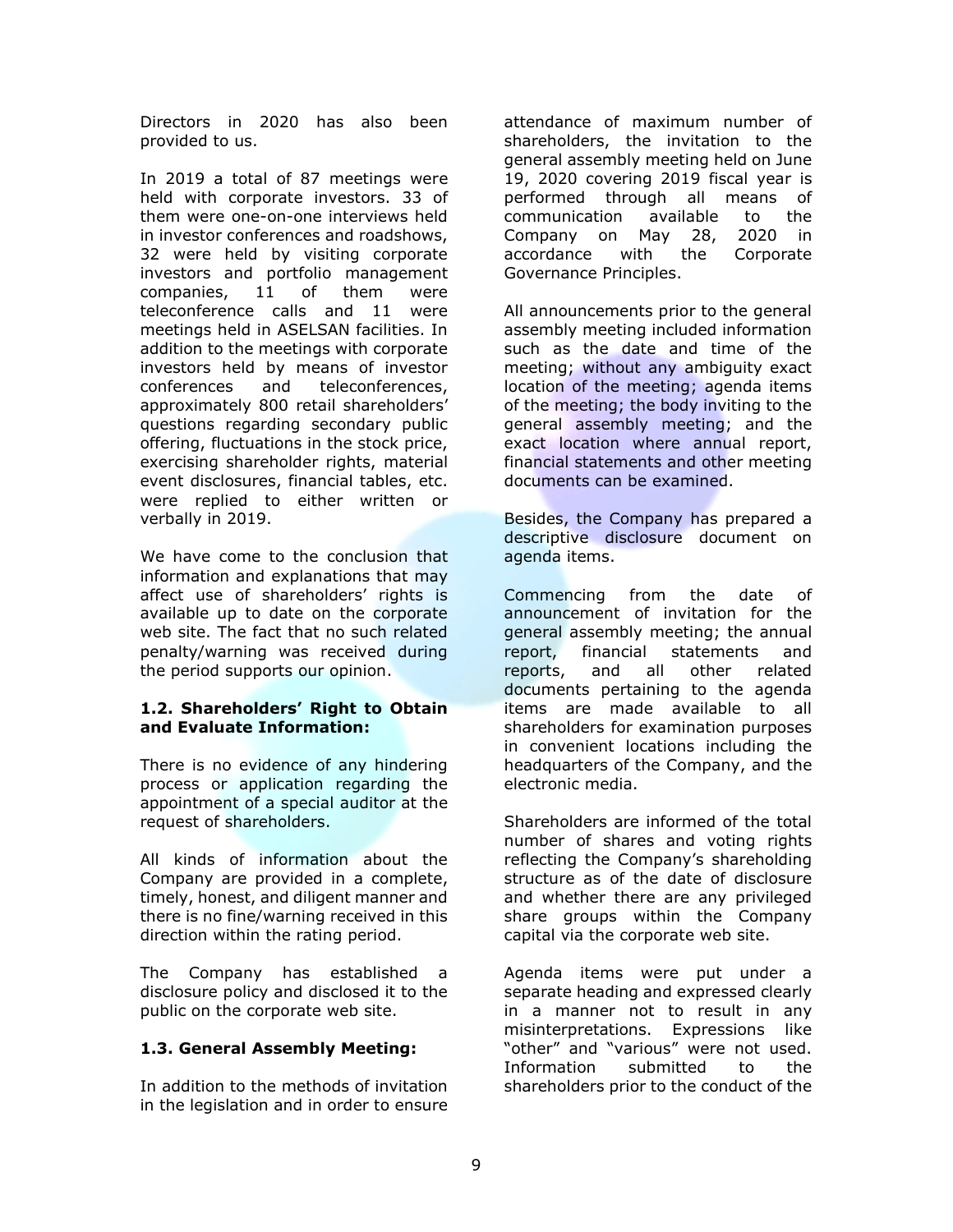general assembly meeting was related to the agenda items.

Due to the Covid-19 pandemic, our observers did not attend the general assembly meeting held in 2020, and the statement of the Company officials was referred for some of the control points highlighted by us in the past years.

In this context, it has been declared that items on the agenda were conveyed in detail and in a clear and understandable way by the chairman of the meeting and shareholders were given equal opportunity to voice their opinions and ask questions. The Company statement is in line with the opinion we have reached over the past years.

Agenda of the general assembly meeting included the proposal for the permission to be granted to shareholders who have control of the management, members of the board of directors, managers with administrative responsibility, their spouses and up to second degree blood relatives to execute transactions and compete with the Company and/or its affiliates, to make a commercial business transaction for himself or on behalf of others or to join to another company dealing with the same type of commercial business as a partner with unlimited responsibility.

The members of the board of directors related with the issues of a special nature on the agenda, other related personality, authorized persons who are responsible for preparing the financial statements and auditors were present to give necessary information and to answer questions at the general assembly meeting. In addition, attendance of the absolute majority of the members of the board of directors to the general assembly meeting is evaluated positively by us.

Shareholders are informed, with a separate agenda item, on all donations and grants effectuated during the period and the amount of benefits and beneficiaries. In addition, a policy on donations and grants exists, which had previously been submitted to the general assembly meeting for approval.

General assembly meeting is attended by the representative of the external auditor.

On the other hand, the fact that there is no provision in the articles of association or in the internal regulations that allows the public, including stakeholders and media, to participate in general assembly meetings without the right to vote, stands out as an area to be developed under this heading.

#### **1.4. Voting Rights:**

It is considered that the Company avoids applications that make it difficult to exercise voting rights and all shareholders, including those who reside abroad, are given the opportunity to exercise their voting rights conveniently and appropriately.

In article 25 of the Articles of Association titled "Right to Vote", there is a provision stating that "the shareholders and the proxies who are present in the Ordinary and Extraordinary General Assembly have one voting right against each equity share" and there is no privilege or no upper limit pertaining to the numbers of votes.

Within the scope of the provision in the Company's articles of association - Article 8 - under "Board of Directors", [The affairs and management of the Company shall be carried out by the Board of Directors comprising a total of 9 members, 6 members of which shall be elected by the General Assembly as per the provisions of the Turkish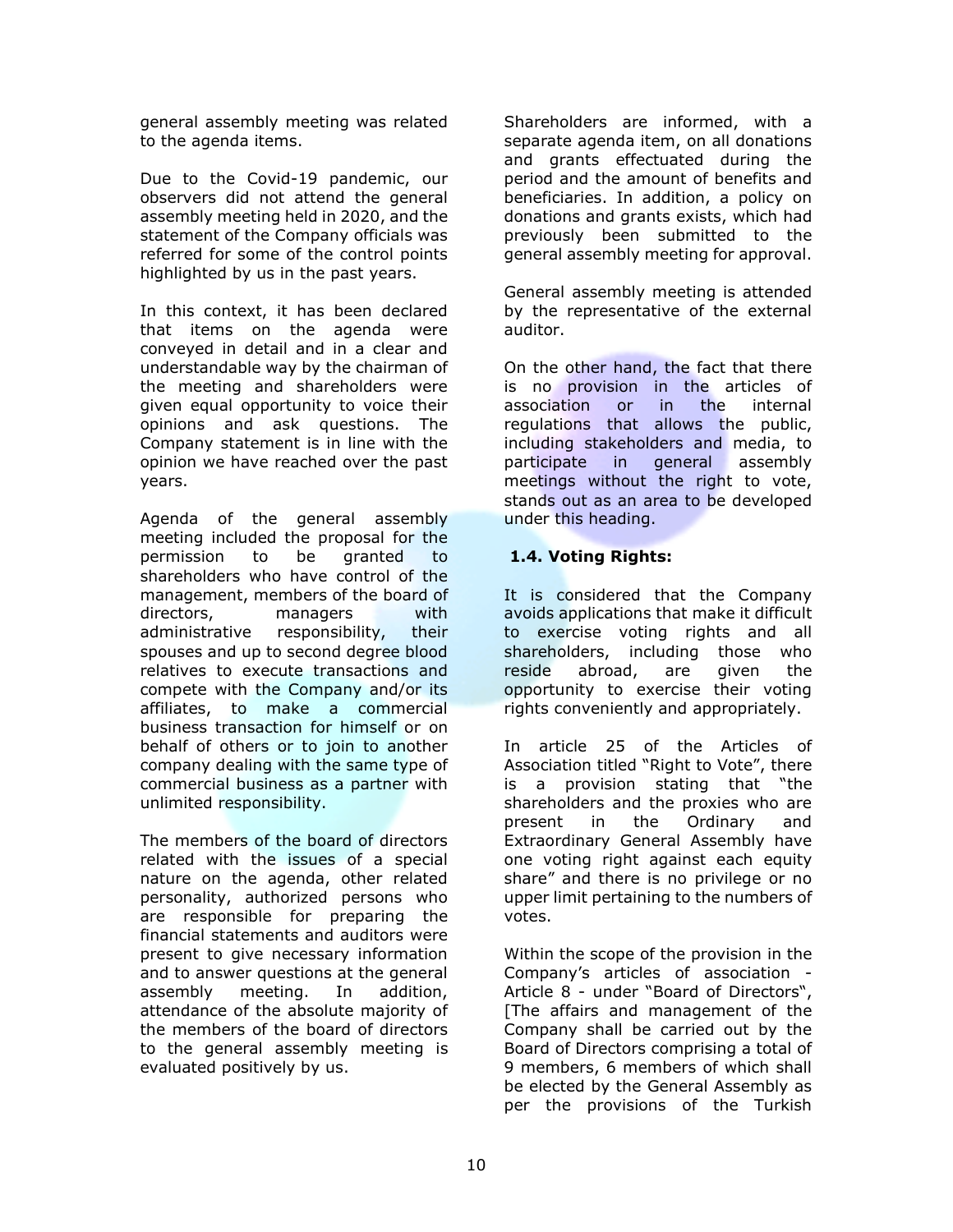Commercial Code among the Group A preferred shareholders or the candidates nominated by them, and 3 members of which shall be elected as independent members under the regulations of the Capital Markets Board.], TAFF, which owns Group A registered shares that are not traded on the stock exchange, has the privilege of nominating candidates for the board of directors.

#### **1.5. Minority Rights:**

Maximum care is given to the exercise of minority rights. However, minority rights are not recognized for shareholders who hold an amount less than one-twentieth of the share capital and the Company has adopted the rate foreseen in the legislation for listed companies.

There is no evidence of any conflict of interest between the majority shareholders and that of the Company.

#### **1.6. Dividend Rights:**

The dividend policy of the Company is clearly defined and disclosed to the public on the corporate web site and submitted to the shareholders for approval at the general assembly meeting.

The Company's dividend distribution policy contains minimum information clear enough for investors to predict any future dividend distribution procedures and principles. It has been evaluated that a balanced policy is followed between the interests of the shareholders and that of the Company.

At the general assembly meeting covering the 2019 fiscal year, it has been resolved by majority vote that the gross amount of TL 335,000,000.– (29.38596 Kuruş TL per 1 TL of share, gross 29.38596% over the capital) (net TL 284,750,000.– 24.97807 Kuruş TL

per 1 TL of share, net 24.97807% over the capital) of the net distributable profit calculated within the framework of the regulations and decisions of the board of directors regarding the distribution of profits of the Capital Markets Board, as cash dividend and TL 1,140,000,000,– corresponding to 100% of the issued capital as bonus shares.

#### **1.7. Transfer of Shares:**

Neither the articles of association of the Company nor any decisions adopted at the general assembly meeting contain any provisions that impede the transfer of shares which are publicly traded.

On the other hand, the transfer of the nominated Group A shares representing majority part of the capital and which are not traded in Borsa Istanbul has been restricted with the provision of article 6 of the Articles of Association stating; "As the Company operates in security and defense sector; Group A shares shall not be sold or transferred without the consent of the Board of Directors; in the event that these shares are transferred or sold to third parties partially or completely without the consent of the Board of Directors, the Board of Directors is entitled to abstain from recording this sale in the records".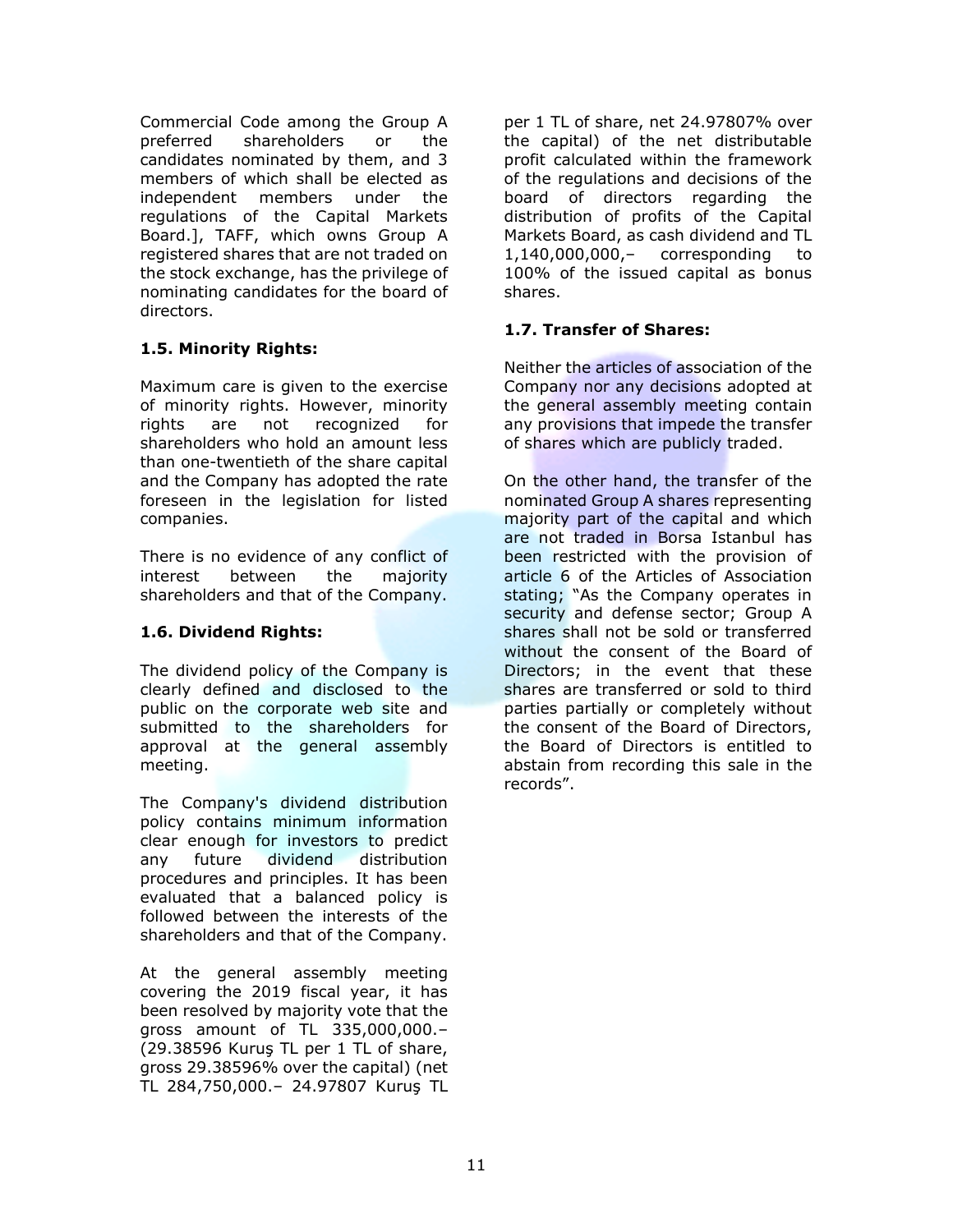## **SECTION 2: PUBLIC DISCLOSURE AND TRANSPARENCY**



#### **SYNOPSIS**

| Comprehensive web site, actively<br>used for public disclosure.                                          |
|----------------------------------------------------------------------------------------------------------|
| Annual report complies with the<br>legislation, comprehensive and<br>informative.                        |
| Important<br>events<br>and<br>developments disclosed in<br>accordance with the legislation.              |
| English version of the web site<br>for international investors.                                          |
| Benefits provided to board<br>members and senior executives<br>are not disclosed on individual<br>basis. |

#### **2.1. Corporate Web Site:**

Company's web site is actively used for disclosure purposes and the information contained therein is timely updated.

Along with the information required to be disclosed pursuant to the legislation, the Company's web site includes; trade register information, information about latest shareholder and management structure, detailed information on privileged shares, the date and the number of the trade registry gazette on which the changes are published along with the final version of the Company's articles of association, publicly disclosed material information, periodical financial statements, annual reports, prospectuses and circulars and other public disclosure documents, agendas of the general assembly

meetings, list of participants and minutes of the general assembly meeting, form for proxy voting at the general assembly meeting, disclosure policy, dividend distribution policy, ethical rules of the Company, frequently asked questions including requests for information, questions and notices, and responses thereof.

The information contained on the web site exists also in English for the benefit of international investors and is identical to the Turkish content.

The Company's web site also includes; investor presentations, working principles of the Committees, important board decisions, the vision/mission of the Company established by the board, information on capital increases and dividend payments, general assembly meeting internal guidelines, news, social responsibility/sustainability activities, information on senior management, financial data, main ratio analysis, timetable on events/developments which considers investments, and the human resources policy.

As per the CMB decision dated January 10, 2019 and numbered 2/49 published on the Bulletin no: 2019/2, The Corporate Governance Compliance Report prepared in accordance with the Corporate Governance Communiqué number II-17.1 must be disclosed through the PDP in The Corporate Governance Compliance Report ("CRF") and the Corporate Governance Information Form ("CGIF") templates. ASELSAN disclosed its CGIF and CRF notifications via PDP on February 11, 2020, within the specified notification period.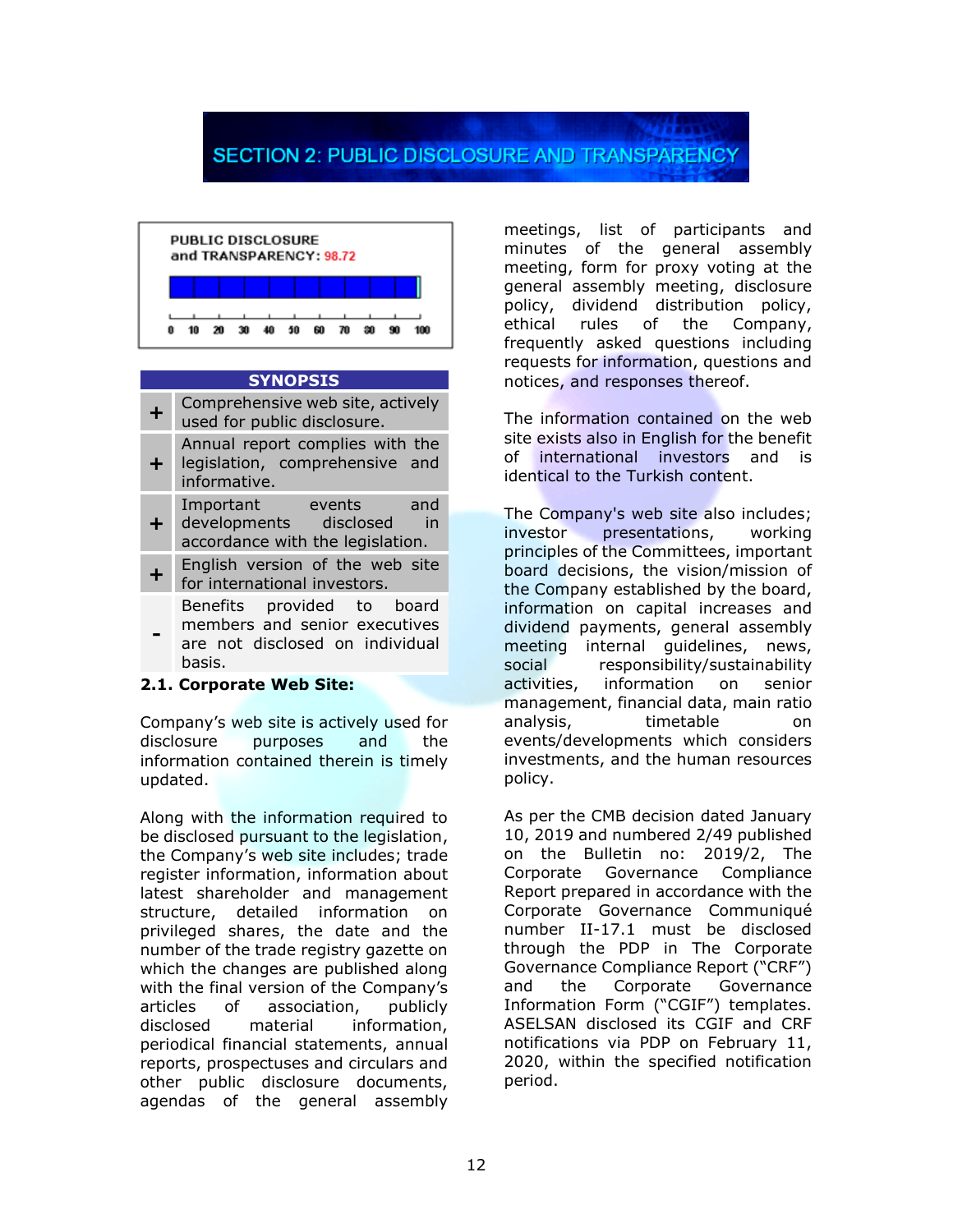In addition, the shareholding structure of the Company is disclosed showing the amount and rates of shares and the privileges held. 74.20% of ASELSAN's issued capital belongs to TAFF. There is no real person shareholder with a share greater than 5% in shares not traded on the stock exchange.

#### **2.2. Annual Report:**

It has been concluded that the annual report is prepared in detail by the board of directors to provide public access to complete and accurate information on the Company.

It covers information such as;

- Period covered by the report, the title of the Company, trade register number, contact information,
- The names and surnames of the chairman, members and executive members involved in the management and supervisory boards during the covered period, their limits of authority, tenure of office (with start and end dates),
- The sector in which the Company operates and information on its position in the sector,
- Qualifications of the departments within the Company, general explanations regarding the activities during the year and developments witnessed,
- Progress on investments,
- CGIF and CRF templates,
- Information on related party transactions,
- Other issues not included in the financial statements, but are beneficial for users,
- Company's organization, capital and ownership structure and any changes in the related accounting period,
- All benefits provided to staff and workers, information on number of personnel,
- Information on privileged shares,
- Information on board members' involvement in any transactions with the Company on their behalf or someone else within the framework of permission granted by general assembly meeting along with their activities within the scope of restraint of trade,
- Research and development activities,
- Dividend distribution policy,
- Basic ratios on the financial position, profitability and solvency,
- Company's financing resources and risk management policies,
- Information on major events occurred between the closing of accounting period and the date of the general assembly meeting where financial statements are evaluated.

In addition to the matters specified in the legislation, following issues also took place in the annual report:

External duties of board members and executives and declaration of independence of the related board members,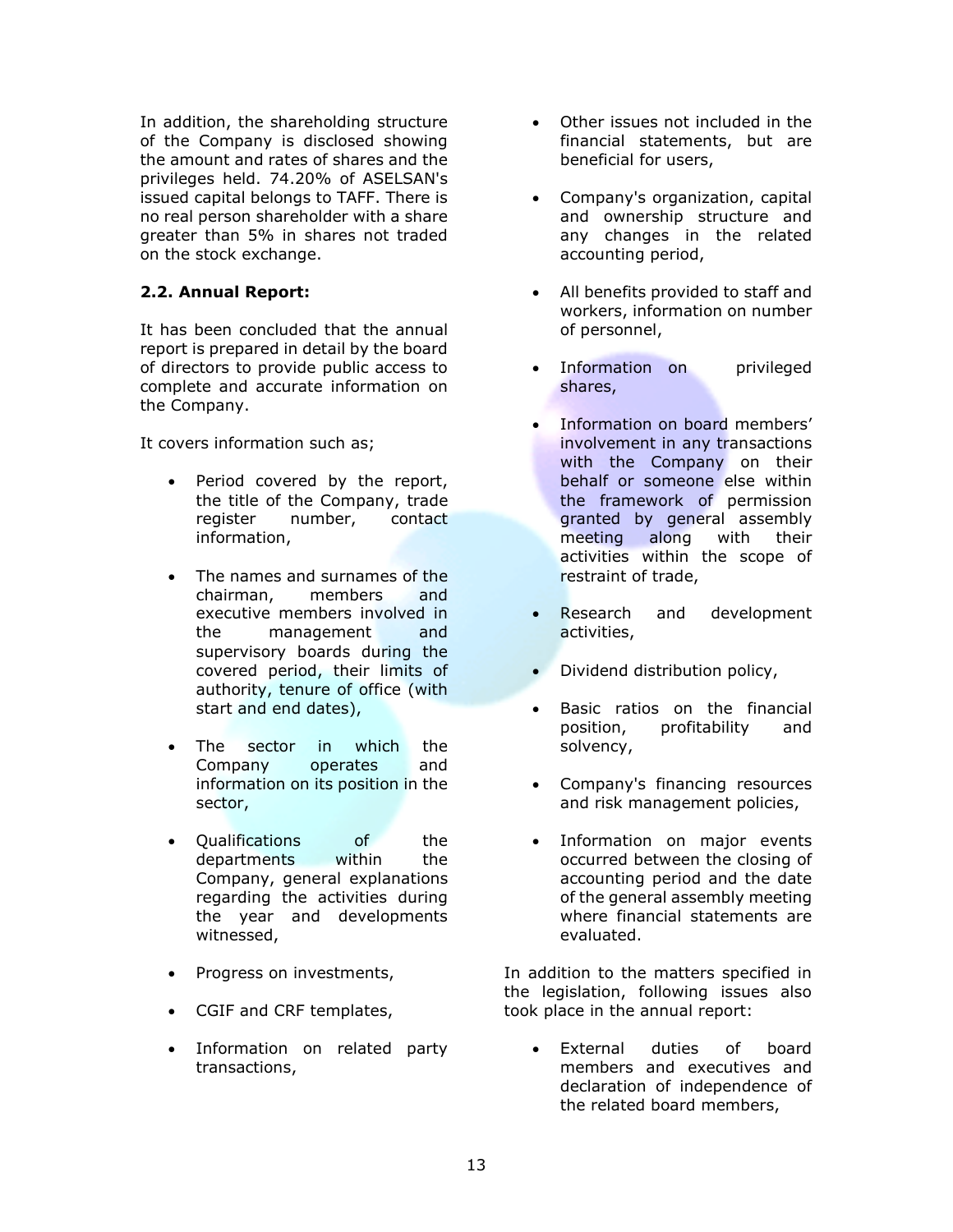- Members of the Committees within the board and the frequency of meetings held, assessment of the board of directors regarding the working principles and the effectiveness of the Committees, including the activities carried out,
- Number of board meetings held during the year and status of participation of the members,
- Changes in legislation which could significantly affect the Company's operations,
- Major court cases against the Company and possible consequences,
- Information on shareholding in excess of 5% of the capital,
- Benefits and vocational training of employees, and other Company activities that give rise to social and environmental results,
- Rating results,
- Corporate Governance Compliance Declaration.

On the other hand, in the last rating period, all benefits provided to the members of the board of directors were given on an individual basis in accordance with the Communiqué, while the benefits provided to senior managers were given collectively. In the 2019 annual report however, which forms the basis for this rating period, benefits provided to both the members of the board of directors and senior executives are given collectively, but best application of Corporate Governance Principles dictate that this information is given on an individual basis.

#### **2.3. External Audit:**

The external audit of the Company is conducted by Yeditepe Bağımsız Denetim ve YMM A.Ş., a joint member of Praxity AISBL.

There has not been a situation where the external auditor avoided to express its opinion and not signed the audit report, nor has reported a qualified opinion. It has been declared that there has been no legal conflict between the Company and the external audit firm.

External audit firm and their audit staff did not provide consulting services for a price or free of charge during the audit period.

No consulting company in which the external audit firm is in a dominant position either directly or indirectly in management or capital provided any consulting services during the same period.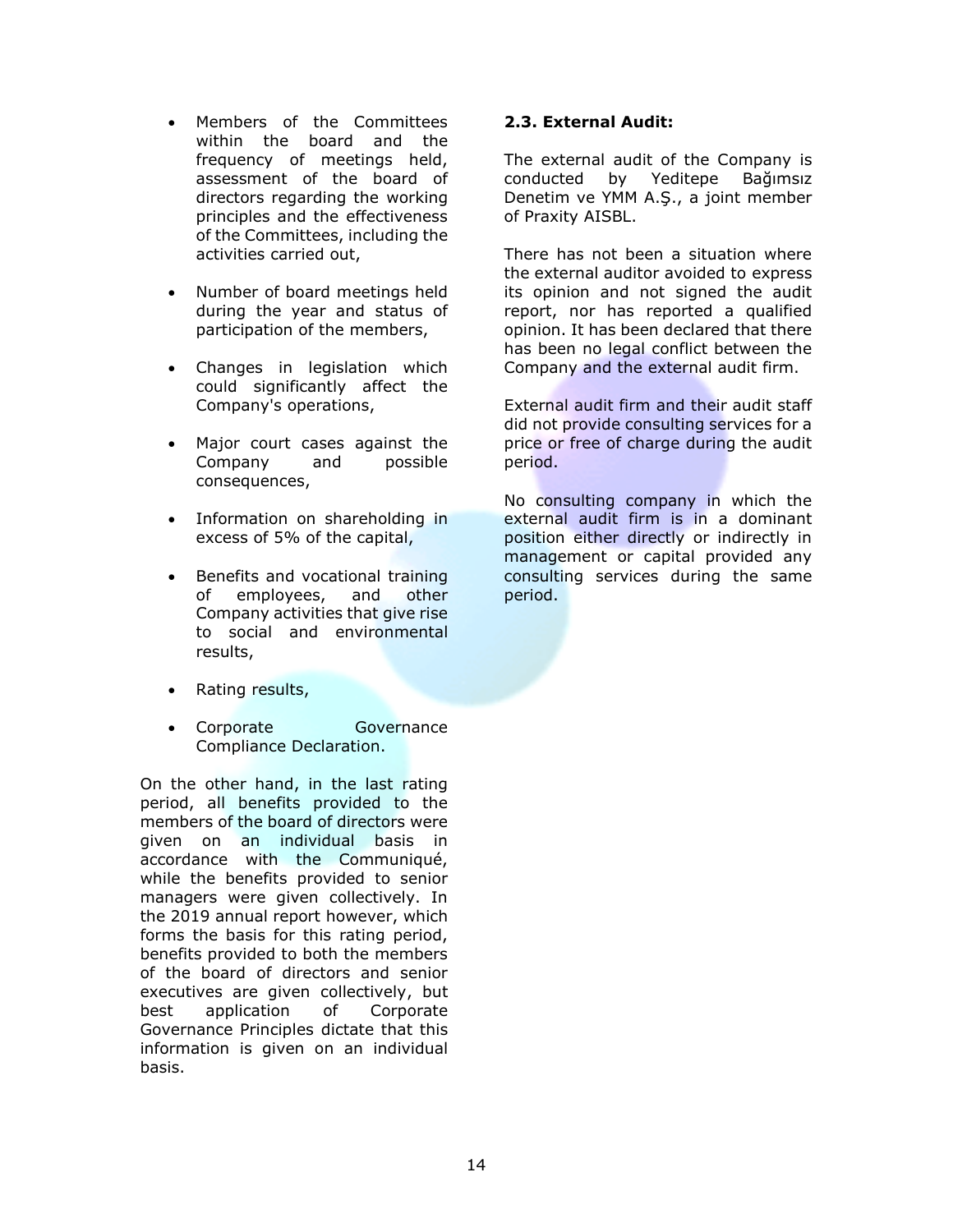# **SECTION 3: STAKEHOLDERS**



#### **SYNOPSIS**

| ÷. | safeguard<br>Measures<br>to<br>stakeholders'<br>rights<br>are<br>facilitated.                                         |
|----|-----------------------------------------------------------------------------------------------------------------------|
| +  | A set of code of ethics<br>is<br>prepared and disclosed<br>to<br>public.                                              |
| +. | A written compensation policy<br>for employees established and<br>disclosed to the public.                            |
| ╋  | Company is not held liable by<br>any public authority for any<br>punishment/sanctions<br>within<br>the rating period. |
| ╋  | Sustainability activities are at<br>top level.                                                                        |
| ÷  | Incentive models are developed<br>for employees to participate in<br>management of the Company.                       |

#### **3.1. Company Policy Regarding Stakeholders:**

ASELSAN recognizes the rights of stakeholders established by law or through any other mutual agreement. In case the rights of the stakeholders are not regulated by the relevant legislation and protected by contracts, the Company protects the interest of stakeholders under good faith principles and within the capabilities of the Company. Effective and expeditious compensation is provided in case of violation of the rights.

It is considered that the web site of the Company is actively used to provide adequate information on policies and

procedures towards the protection of stakeholders' rights. According to the 2019 Corporate Governance Principles Compliance Report disclosed to the public, employees are informed with an employee hand book and informative presentations over the intranet, and continuous access to data and support is provided through help desk application via the intranet. Nonetheless, some general and personal information that may be required outside the Company is also accessible over the internet.

On the supplier side, the activities for the dissemination of the "Supplier Portal", which has been put into use to ensure effective information exchange, has been accelerated. Besides, With the "Powerful Together Platform" developed exclusively for suppliers, infrastructure works for carrying supplier communication and development activities to a single interface have been completed and put into practice in the first quarter of 2020. Products that are selected for localization process are shared and coordinated with suppliers via informative brochures. Moreover, information is also shared through ASELSAN web site, joint workshops and face to face meetings.

It has been considered that the corporate governance structure of the Company ensures that its stakeholders, including its employees and representatives, report their concerns to the management concerning any illegal or unethical transactions. The email mechanism for the stakeholders to report their complaints regarding the transactions of the Company, which are against the legislation or deemed unethical, is stated in the ASELSAN Ethical Principles Policy. The policy has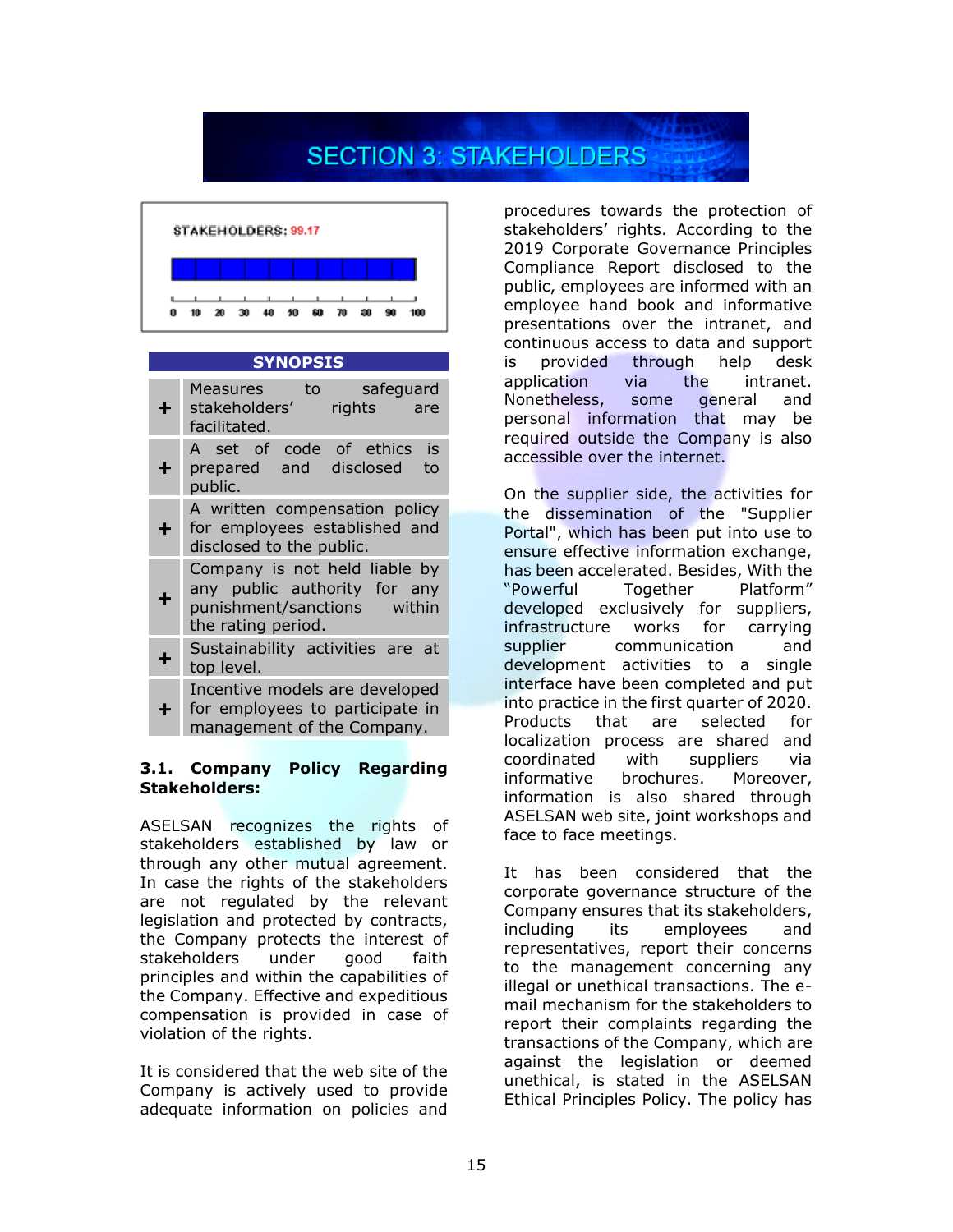been published on the Turkish and English web site following its approval. Within the scope of the policy, information is provided to the Corporate Governance Committee by the Ethical Principles Board.

In addition, a written employee compensation policy is established and disclosed to public on the Company's web site.

#### **3.2. Stakeholders' Participation in the Company Management:**

ASELSAN has developed models for stakeholders, particularly employees to participate in management without impeding the operations of the Company.

According to the Corporate Governance Principles Compliance Report disclosed to the public, within the scope of the workshops that started in 2018 and continued also in 2019, employees in different channels came together. In each of these organizations where the executive staff also participated, opinions of employees on issues and areas of development were received in many topics related to performance, compensation and career management, loyalty, satisfaction, and ASELSAN working experience. The data obtained as a result of the completion of all workshops were handled together with all the feedback mechanisms (satisfaction surveys, exit interviews, one-on-one interviews with employees) used in ASELSAN, solid solutions and action plans were produced and certain projects were implemented. Consequently, the opinions of the employees have been transformed into action plans.

In addition, ASELSAN has a Personnel Representation system. Personnel Representatives also work as one of the channels through which opinions and suggestions gathered from the

employees are transferred to the senior management.

The written processes of the aforementioned models are not mentioned in the Company's articles of association, but are included in the internal regulations.

#### **3.3. Company Policy on Human Resources:**

The Company has a written human resources policy which is available on the corporate web site.

Within this scope, the Company offers equal opportunity to persons with the same qualifications in recruitment and career planning.

In cases which management reshuffle could cause disruptions, succession planning for determination of new manager appointments is in place.

In addition, as per the CRF and CGIF notifications given in 2020;

- The criteria for recruitment are determined in writing and adhered to,
- Employees are treated equally with regard to their rights. Training programs are organized and training policies are developed to enhance the knowledge, skills, and conduct of personnel,
- Meetings are held for employees on matters such as financial status of the Company, wage, career, education, health, and opinions are exchanged,
- Decisions taken or developments concerning employees are notified to employees or their representatives,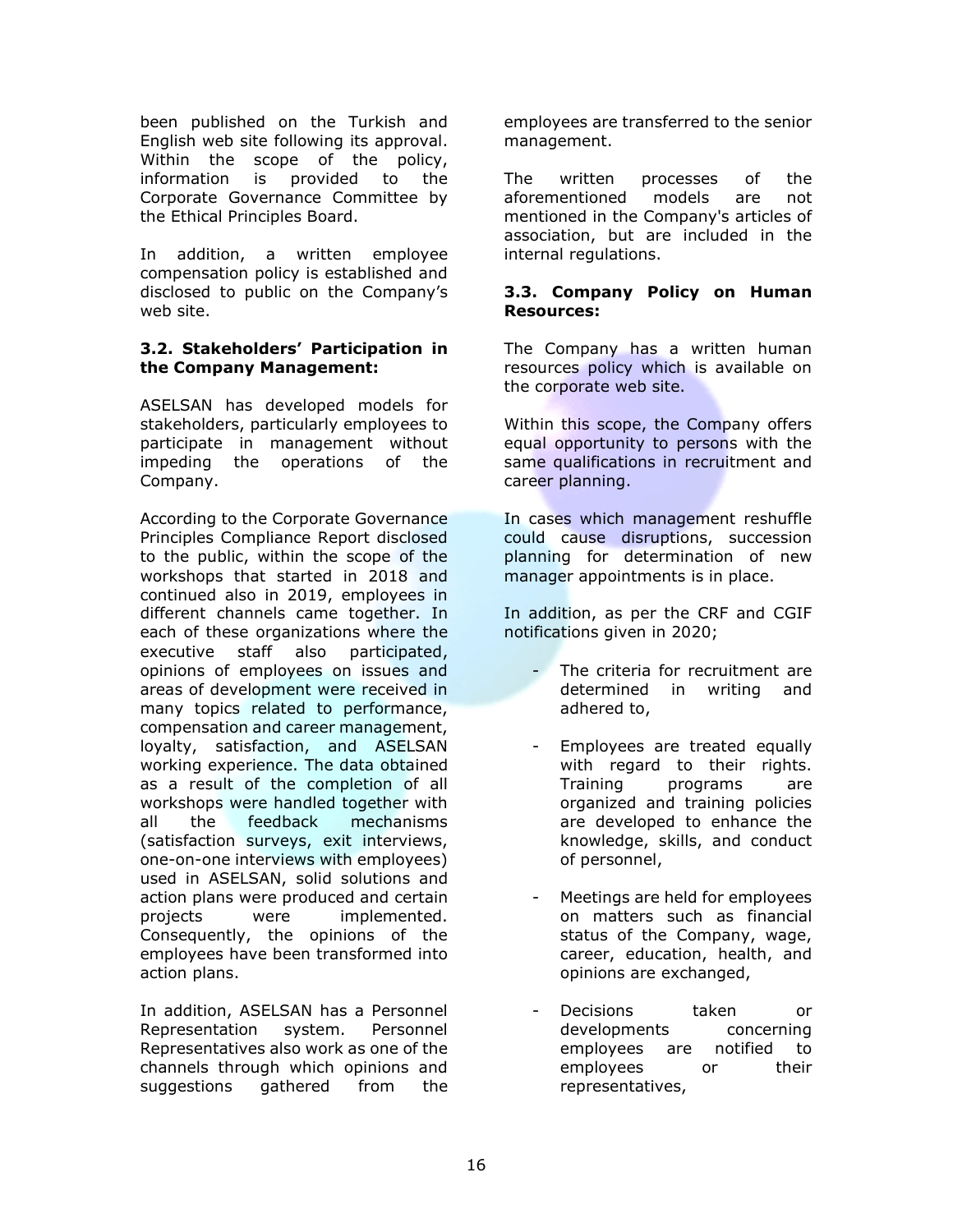- Job descriptions, distribution of duties, performance and rewarding criteria are shared with employees,
- Productivity is taken into account in determining the wages and other benefits of employees,
- The Company does not discriminate among its employees in terms of their race, religious belief, language or gender, and takes precautions to protect employees against all kinds of physical, emotional or spiritual abuse, and
- Safe working environment and conditions are provided for employees.

#### **3.4. Relations with Customers and Suppliers:**

As per ASELSAN's 2020 CRF notification and 2019 Corporate Governance Principles Compliance Report, the Company has taken all necessary precautions to attain customer satisfaction in the sales and marketing of its products and services, quality standards of services are complied with and care is taken on the confidentiality of information about customers and suppliers.

Accordingly, requirements of the quality standards are met and inspections, tests are applied through every process from projects' start till the delivery phases. All processes are administered by directives, quality plans, standards, audits and test instructions. They are certified by internationally accepted standards such as AS9100, ISO 9001, AQAP and CMMI so that products and services are secured to protect quality standards. These certificates are renewed every year with the audits performed.

Changes and improvements on international standards are being followed and processes are developed accordingly. Customer satisfaction, which is the primary objective, is evaluated and reported for the access of related executives. In addition, results and trends are evaluated by the senior management on an annual basis and required improvement activities are scheduled.

Also, ASELSAN suppliers are subject to product and/or field of activity-based selection and evaluation processes.

All information is shared within the context of confidentiality with suppliers of the Company, considered as business partners, and it is not permitted to share this information with unauthorized persons and third parties. Through related directives, handling any kind of relations between ASELSAN and the suppliers within the scope of law and ethical values, minimizes the occurrence of unsuitable conditions for protecting parties and secures justice and transparency.

During the rating period, we have witnessed no evidence on non-market pricing of goods and services that the Company offers.

#### **3.5. Ethical Rules & Social Responsibility:**

Ethical rules of the Company are established and disclosed to the public on the corporate web site. In addition, an Ethics Committee consisting of representatives from senior management has been established within the Company to ensure the implementation of ethical principles.

It has been declared in the 2019 Corporate Governance Principles Compliance Report that "ASELSAN Ethical Principles Instruction" document is announced to all Company personnel with all its exhibits and the personnel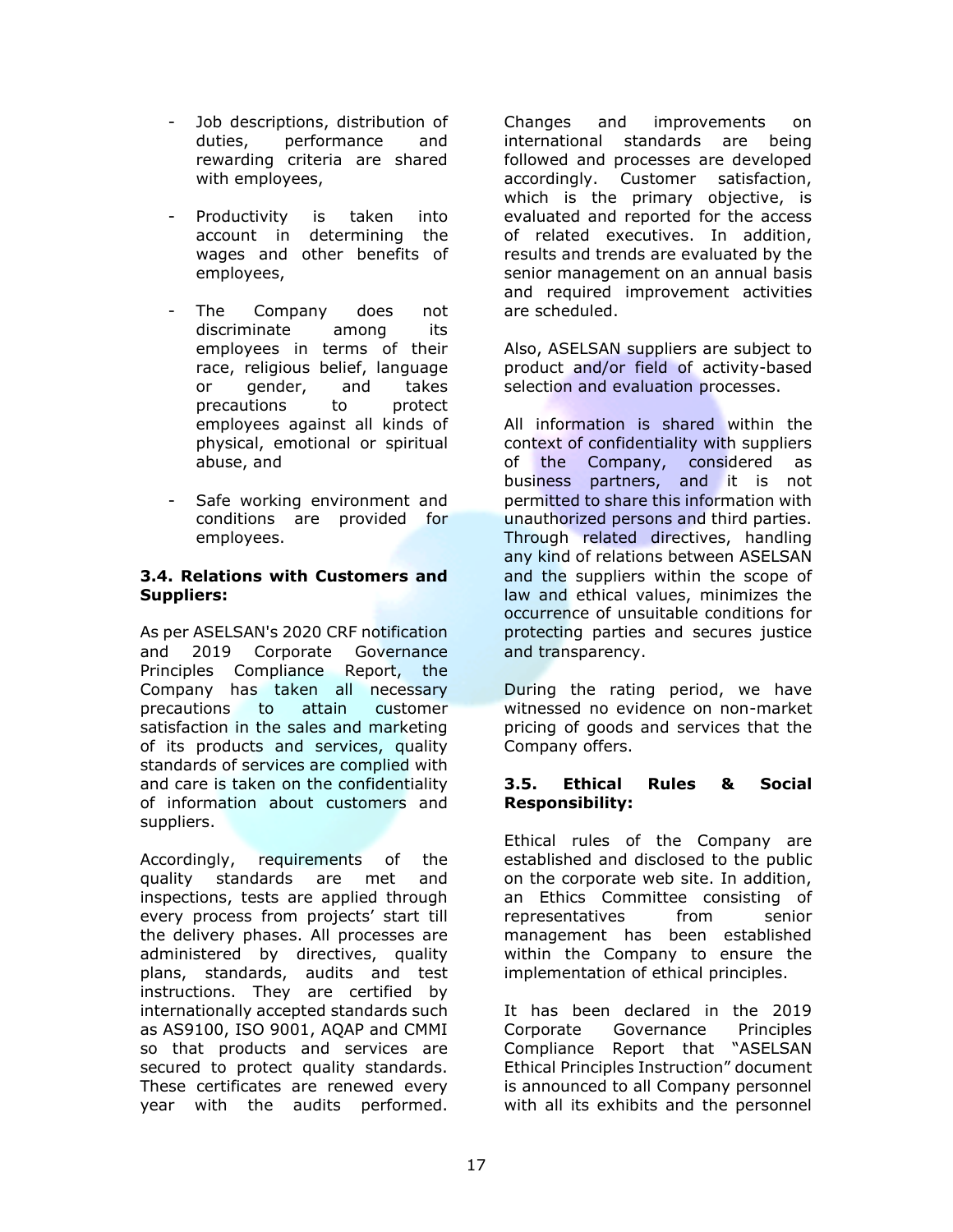makes a written commitment that s/he acknowledges the information and ethical values. When an amendment or an update is made, changes are made known to all the personnel, and if deemed necessary, relevant training programs are organized. In 2019, "Disciplinary Procedures and Practices Instructions" and "Ethical Principles Instructions" were updated and shared with the employees.

We consider that the activities of the Company within the scope of social responsibility are at a sufficient level in general. In this context, ASELSAN supported the following events through sponsorship in 2019:

- Turkish Armed Forces Rehabilitation and Nursing Centre's Handicapped Sports Club's sport activities held in 2019,
- 180th Foundation Anniversary Celebration of Gendarmerie General Command,
- The Young Eagles Week 2019 event performed by Turkish Air Force,
- Electro-Optic Workshop held by the Presidency of Defense Industries,
- TEKNOFEST 2019, İstanbul Aerospace and Technology Festival,
- 19th Submarine Commanders Conference,
- ROBOIK 2019 Unmanned and Autonomous Land Vehicles Development Competition Award Ceremony held by Presidency of Defense Industries,

• Sniper Competition held by Gendarmerie General Command.

The Company has not been subject to any significant sanctions by the public administrations during the course of the year.

We have come to the conclusion that the Company complies with ethical rules through its regulations relating to the environment, the consumer, public health and respects internationally recognized human rights. In addition, ASELSAN is the holder of ISO 14001: 2015 Environmental and ISO 45001: 2018 Occupational Health and Safety Integrated Management System certificates.

#### **3.6. Sustainability:**

We consider that ASELSAN's sustainability activities are at top level. The Company has policies and internal regulations on environment, nature, energy conservation and recycling issues. ASELSAN has an "Environmental Management Policy" approved by the senior management. An Environmental Safety Board is established for the purpose of determining measures to be taken in connection with environmental safety at the Macunköy Facility, and assessing results of environmental problems caused.

In addition, ASELSAN publicly announces the Sustainability Report and the Carbon Disclosure Report ("CDP") prepared by taking into account the Global Reporting Initiative ("GRI") 2016 Standards Fundamental Principles annually on its corporate web site.

In ASELSAN, where decreasing carbon emission is one of the strategic goals, carbon emission has been monitored since 2009. According to the 2018 results of the Carbon Disclosure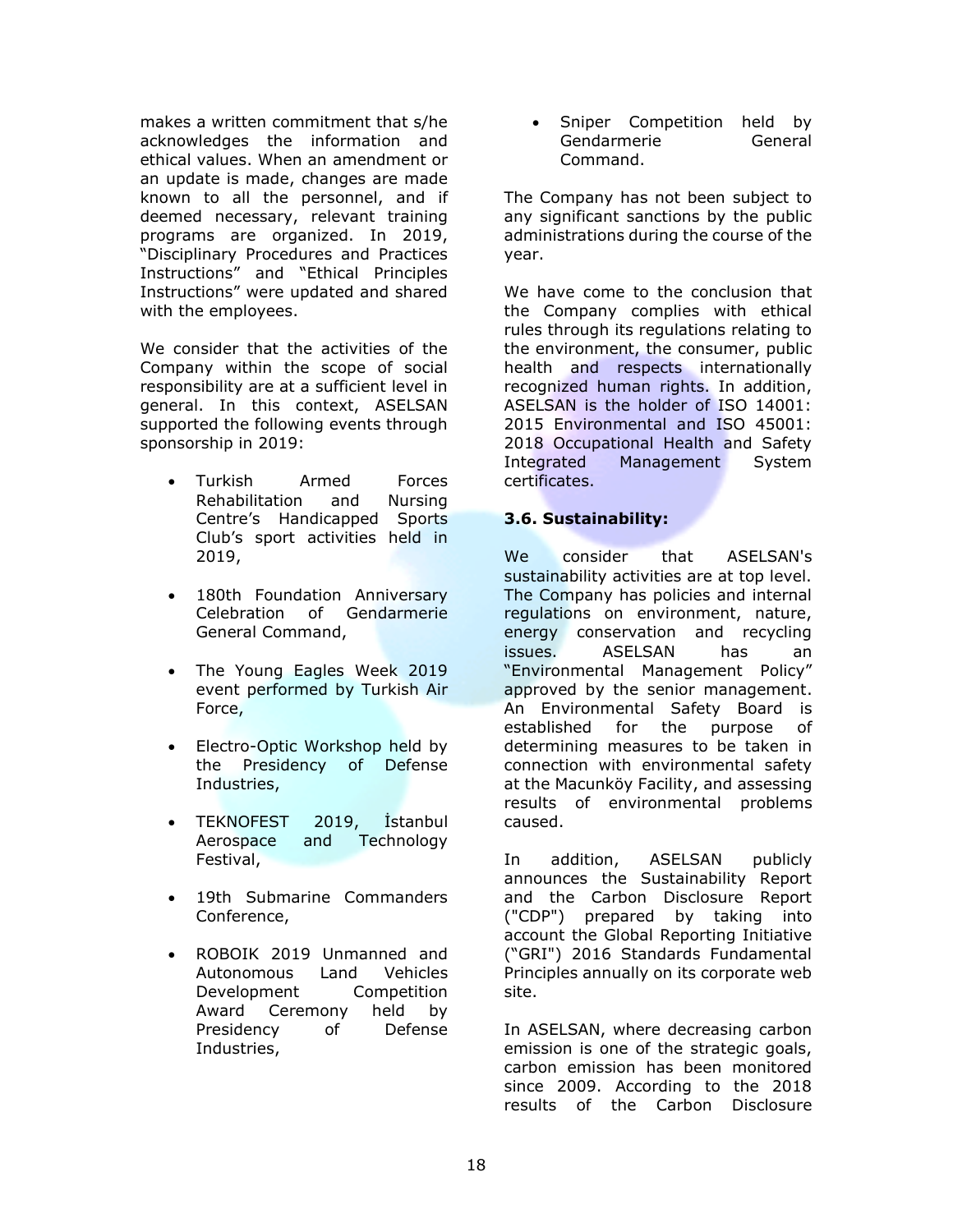Project, an independent British institution which reports how the companies manage the risks of climate changes, within the list of large companies traded on Borsa Istanbul, ASELSAN was included in the "A-" list among the companies that best manage climate change risks in their production processes and have the highest greenhouse gas emission performance.

Thanks to the "Zero Waste Project" launched in 2019, waste from the dining halls and offices across the Company has been started to be collected separately to be recycled in a manner that will add value to the environment and the economy. The lunch leftovers are being shipped to animal shelters and used as organic waste composting and office waste is recycled. Garment and toy collection boxes were placed in the campus parking areas and delivered to those in need within the scope of social responsibility. With the help of vegetable waste oil cans placed in the parking lots, the vegetable waste oils brought by the personnel from their homes were sent for recycling.

It is understood from both the CRF notification and the sustainability reports disclosed to the public that the Company is fighting against all kinds of corruption, including extortion and bribery, and no contrary finding was found.

In addition, ASELSAN is included in the Corporate Governance (XKURY) and BIST Sustainability (XUSRD) indices. The purpose of BIST Sustainability Index, established in November 2014, is to create an index whose constituents are selected by the companies whose corporate sustainability performance is high level among the listed companies in Borsa Istanbul and in extent to

increase awareness, know-how and hand-on practice of the companies about sustainability in Turkey, especially the ones listed in Borsa Istanbul. Index methodology includes evaluations under the topics of environment, biodiversity, climate change, board structure, anti-bribery, human rights, supply chain, health and safety, banking criteria and public disclosure.

There are no fines or any lawsuits filed against the Company for damages to the environment during the rating period.

Details of the sustainability studies carried out by the Company can be accessed on the corporate web site.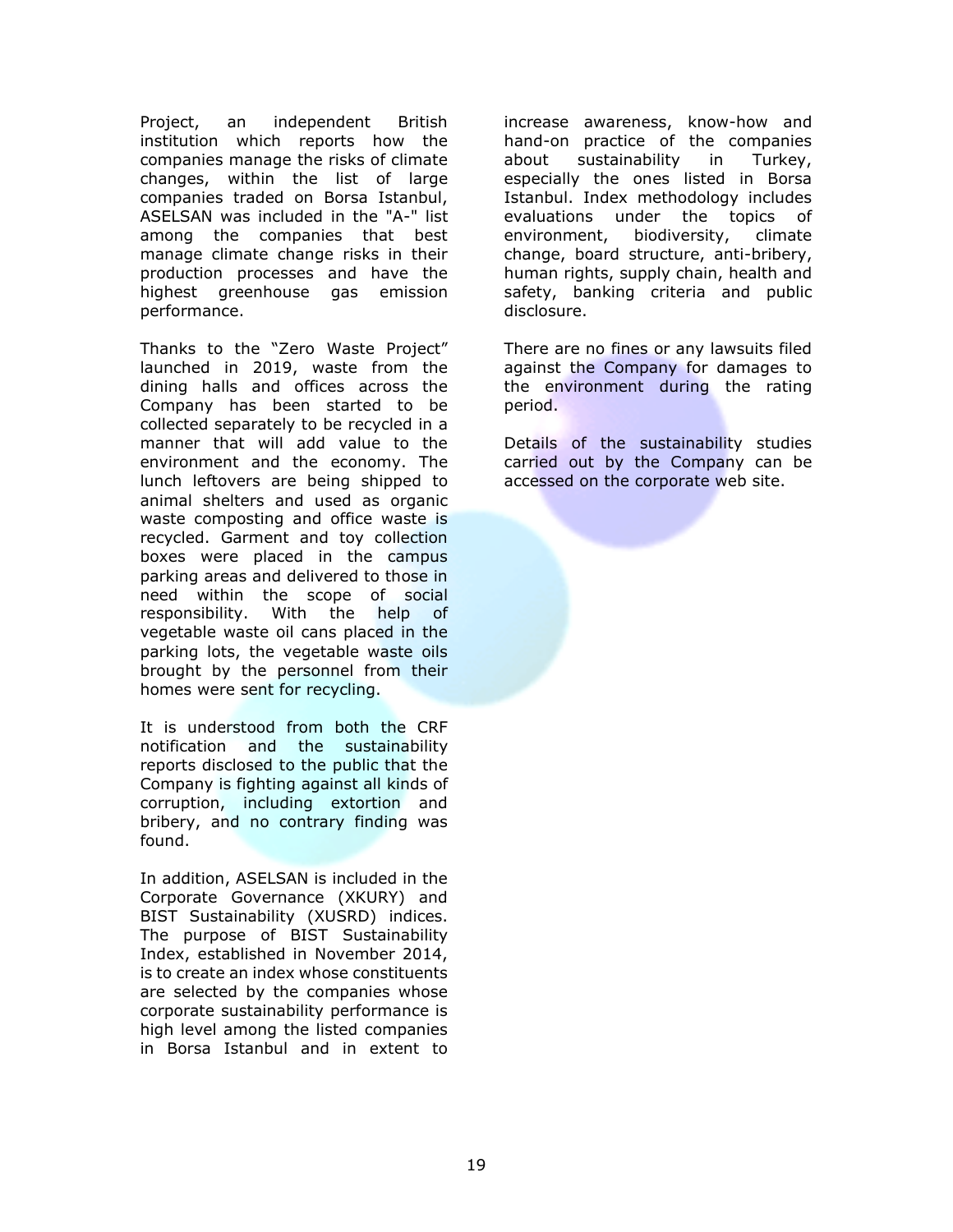## **SECTION 4: BOARD OF DIRECTORS**



#### **SYNOPSIS**

| ╋ | Formation of the board of<br>directors is in accordance with<br>the Communiqué.                                                          |
|---|------------------------------------------------------------------------------------------------------------------------------------------|
| ٠ | Three independent members on<br>the board.                                                                                               |
| ┿ | Corporate Governance, Audit,<br>and Early Detection and<br>Management of<br><b>Risk</b><br>Committees are established and<br>functional. |
| ╋ | Principles of remuneration of<br>board members and senior<br>executives are established and<br>disclosed to the public.                  |
| ٠ | Conduct of board meetings<br>defined in internal regulations.                                                                            |
| ╊ | There is a directors', liability<br>insurance policy in accordance<br>with the conditions specified in<br>the Communiqué.                |
|   | No female members on the<br>board of directors and a written<br>policy document in this direction<br>has not yet been prepared.          |
|   | No PDP statement stating that<br>the chairman of the board and<br>the general manager are the                                            |

#### **4.1. Functions of the Board of Directors:**

same person.

Strategic decisions of the board of directors aim to manage the Company's risk, growth, and return balance at an appropriate level and conduct a rational and cautious risk management approach with a view to the long-term

interests of the Company. The board administers and represents the Company within these parameters.

As seen on the Company's CRF notification, the board of directors has defined the Company's strategic goals and identified the needs in human and financial resources, and controls management's performance.

The board also oversees that Company activities are managed in compliance with the legislation, articles of association, internal procedures and established policies.

#### **4.2. Principles of Activity of the Board of Directors:**

It is considered that the board of directors performs its activities in a transparent, accountable, fair and responsible manner, and no contrary finding has been encountered.

Distribution of tasks between the members of the board of directors is explained in the annual report. In addition, CRF and CGIF templates are included in the content of the decision to be taken by the board of directors regarding the approval of the financial statements and annual reports and the declaration to be made in this context.

The board of directors established various internal control systems which are inclusive of risk management, information systems, and processes by also taking into consideration the views of the Committees. In this context, the board reviews the effectiveness of risk management and internal control systems at least once a year. The presence, functioning, and effectiveness of internal controls and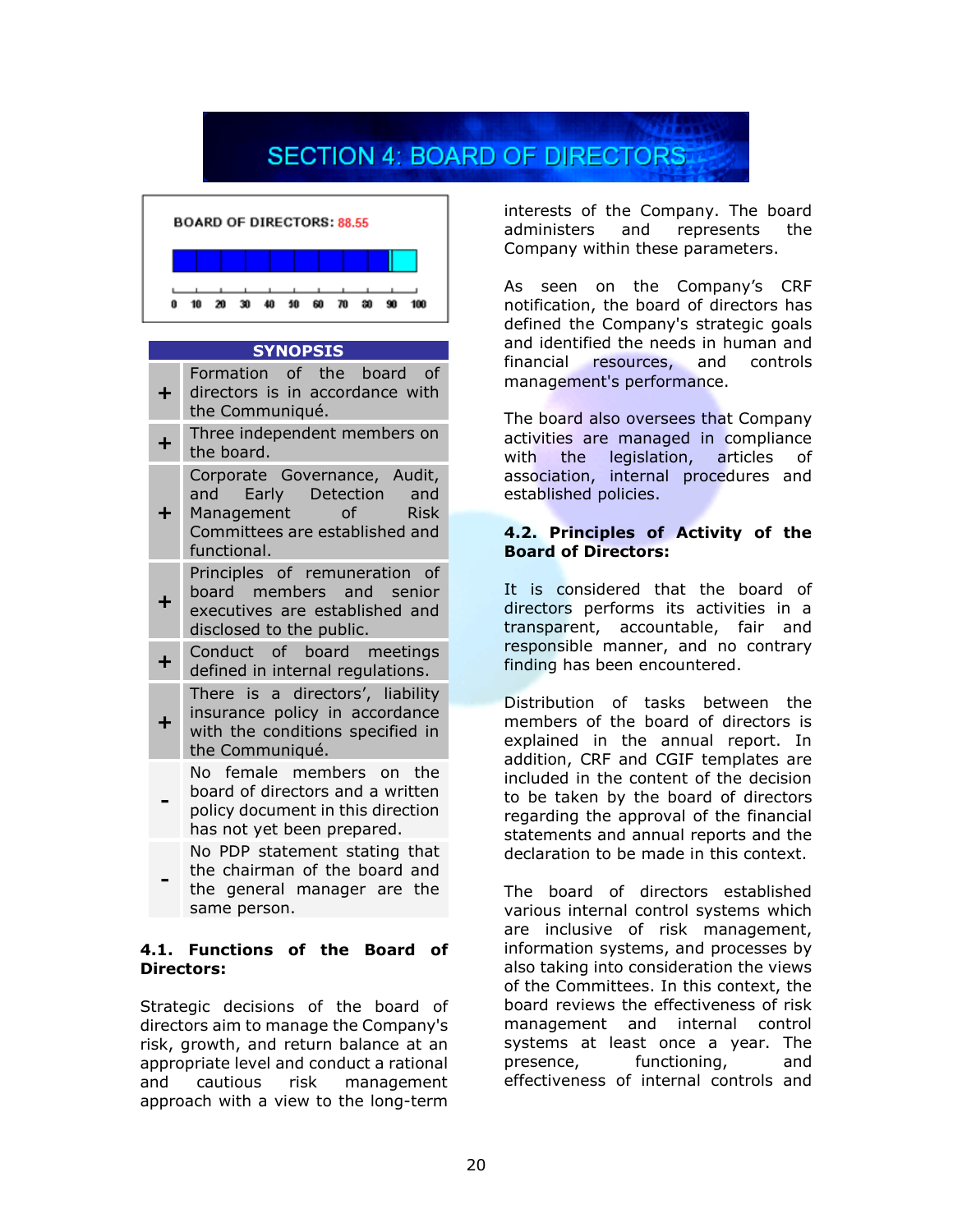internal audit are explained in the annual report.

In article 13 of the Articles of Association titled "Duty and Authorities of the Board of Directors", the powers and responsibilities of the board of directors have been defined.

Besides, the "Board of Directors Working Directive" also describes the duties and authorization of the board of directors. With the article 14 of the articles of association titled "Transfer of the Authorities to the Chief Executive Officer (CEO)", the assignment of the authorization of the board of directors to the CEO is determined. The duties and authorization of the executives are described in the "Duties and Responsibilities Directive" formed within the Company.

The chairman of the board of directors, president and CEO is Prof. Dr. Haluk GÖRGÜN. According to the Communiqué, if the chairman of the board of directors and the general manager are the same person, this must be disclosed on the Public Disclosure Platform together with its justification and it has been observed that this statement has not been provided as of the date of our report.

It has been evaluated that the board of directors plays a leading role in maintaining effective communication between the Company and the shareholders and settling any disputes which may arise. The board works in close coordination with the Corporate Governance Committee and the Investor Relations Department in this context.

There is a directors' liability insurance covering the rating period related to compensation for damages incurred by the Company and third parties due to the executives not performing their duties duly. As recommended in the Communiqué, the policy has been

issued for an amount exceeding 25% of the Company's capital and the related PDP disclosure was made on July 17, 2020.

#### **4.3. Structure of the Board of Directors:**

The Company's board of directors consists of nine members. According to the most up-to-date "Company Information Form" disclosed on the Public Disclosure Platform on November 6, 2020, there is only one executive member in the board of directors, and it is deemed positive by us that the absolute majority is elected from nonexecutive members. Among nonexecutive members, there are three independent members capable of performing their duties without being under any influence.

CMB criteria are complied with in determining independent candidates. In this concept, the Corporate Governance Committee have prepared a report on the candidates proposed by the board and shareholders, by taking into consideration of whether or not the candidate meets the independency criteria and submitted this assessment as a report to the board for approval. The said Committee report has been seen by us.

Independent candidates for the board of directors have signed a declaration of independence within the framework of the legislation, articles of association, and the CMB criteria.

There are no female members on the board of directors. The Company has not yet prepared a policy nor set a timetable to reach the Corporate Governance Principles' advisory target of minimum 25% female board membership rate.

#### **4.4. Conduct of the Meetings of the Board of Directors:**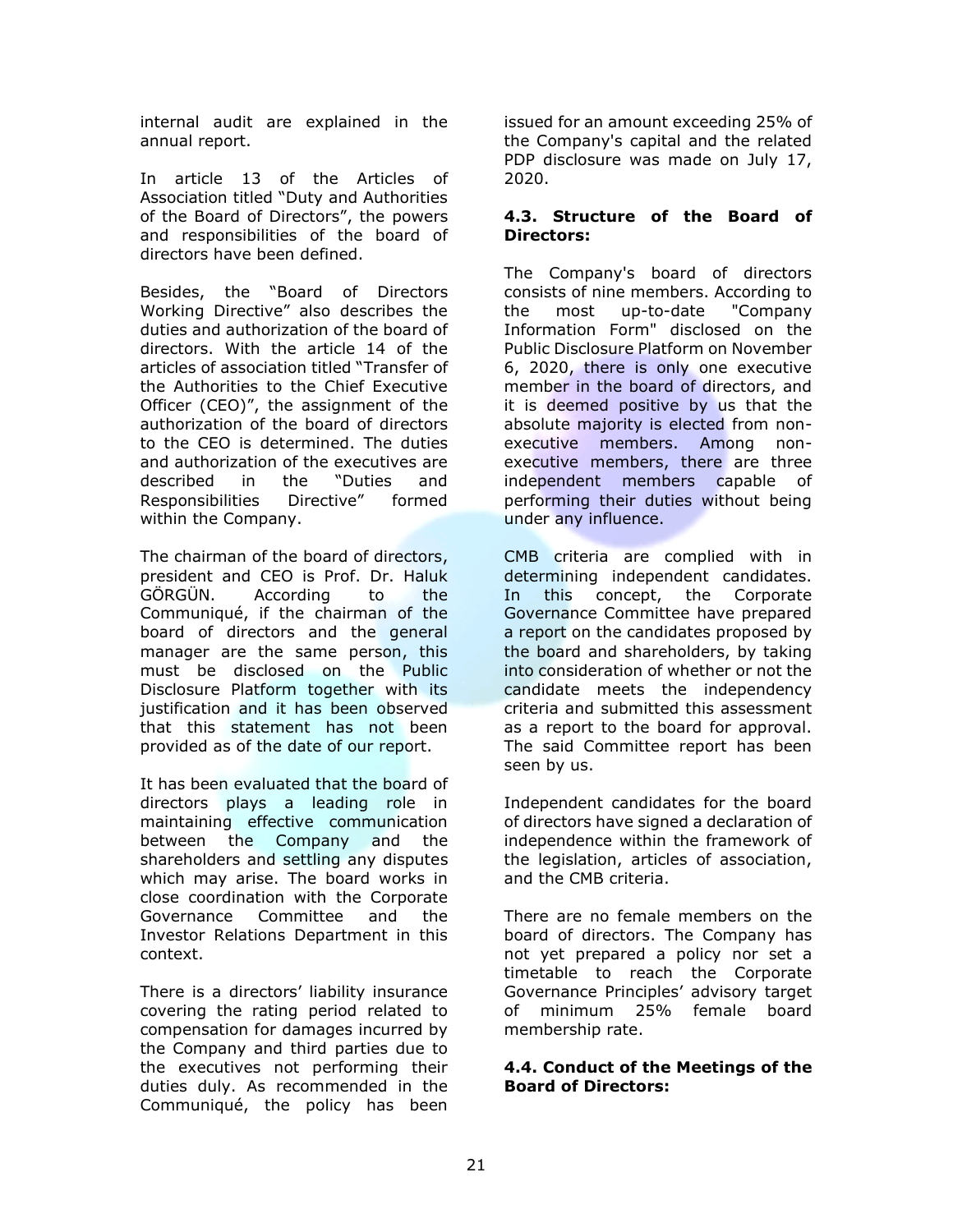Board meetings take place with sufficient frequency. As per the notification made through CGIF, the board of directors held 34 physical meetings in 2019 with a participation rate of 91%.

Conduct of the board of directors meetings is determined in writing in the "ASELSAN Board of Directors Working Directive".

Accordingly, the agenda of the board of directors meetings is formed with the proposals of the members of the board and the Committees and the CEO, it is then evaluated by the chairman, and finalized. The subjects emerged as urgent and which are considered worthwhile to discuss may be added to the agenda during the board of directors meeting.

The place, date, time and agenda of the next meeting is decided at the board of directors meetings. Documents pertaining to the meeting agenda are sent to the members of board at least 3 working days before the meeting, by the general directorate.

The meeting and decision quorums have been set according to the article 11 of the Articles of Association titled "Quorum of Meeting and Decision Making".

Each board member is entitled to a single vote.

There are no limitations for board members taking on additional duties outside the Company except for the prohibition of transactions subject to restraint of trade. As included in the articles of association of the Company; "The provisions of the TCC, Capital Market Law, regulations of the Capital Markets Board in connection with corporate governance and other relevant legislation are taken into account with respect to the meetings and decision-making quorums of the

Board of Directors as well as with respect to any Board of Directors members assuming duties and positions outside the Company. Any action and resolutions taken by the Board of Directors without complying with the Corporate Governance Principles, which are made mandatory as to be complied by the Capital Markets Board, are invalid and considered as in contrary to the Articles of Association".

#### **4.5. Committees Established Within the Board of Directors:**

Corporate Governance, Audit, and Early Detection and Management of Risk Committees are established from within the board of directors in order to fulfil its duties and responsibilities.

Functions of the Committees, their working principles, and members are designated by the board of directors and disclosed on the Company's web site.

All members of the Audit Committee and the chairmen of the other Committees are elected among the independent board members. The chief executive officer/general manager is not on the Committees. All members of the Committees are non-executive board members.

With the exception of the independent members of the board of directors, the principle that a board member should not be assigned to more than one committee is not fully complied with, and the non-independent member, Mr. Salih Kul has been appointed to both Corporate Governance and Early Detection and Management of Risk Committees.

All necessary resource and support needed to fulfil the tasks of the committees are provided by the board of directors. Committees can invite any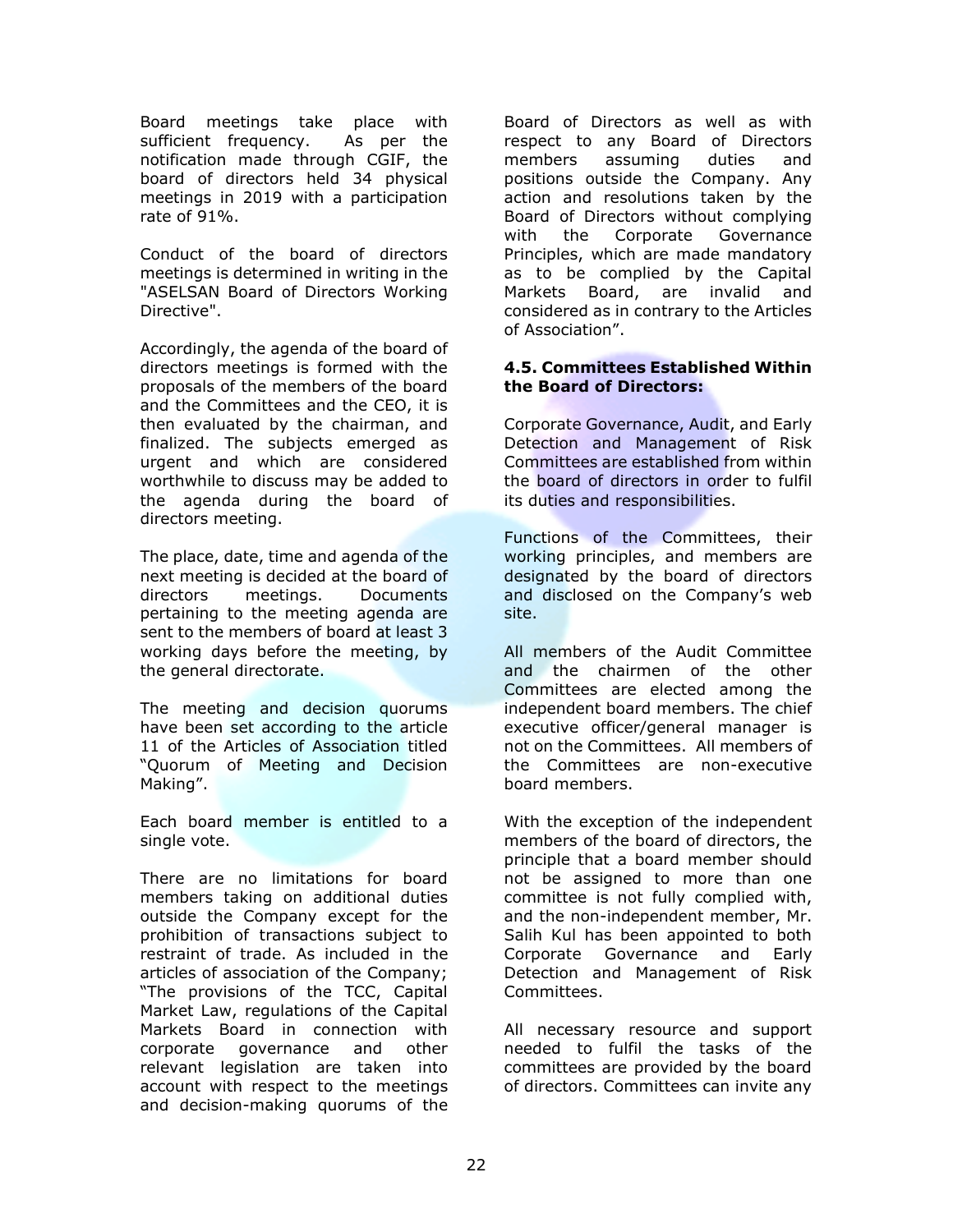manager as they deem necessary to their meetings and obtain their views.

The frequency of Committee meetings is found sufficient. According to the CGIF notification, Corporate Governance and the Audit Committees met four times each in 2019 and the Early Detection and Management of Risk Committee held six meetings. It is considered that the reports filed by the Committees to the board of directors regarding their activities are sufficient in terms of quantity.

Based on the general opinion we have obtained from the Committee meeting minutes submitted to us, as well as the Committee working principles disclosed to the public;

The Corporate Governance Committee is established in order to determine whether or not corporate governance principles are being fully implemented by the Company, if implementation of some of the principles are not possible, the reason thereof, and assess any conflict of interests arising as a result of imperfect implementation of these principles, and present remedial advices to the board of directors. In addition, it oversees the work of the Investor Relations Department.

In accordance with the Communiqué, Head of Investor Relations Department Ms. Pınar ÇELEBİ is a member of the Corporate Governance Committee.

The Audit Committee;

- Supervises the operation and efficiency of the Company's accounting system, public disclosure of financial information, external audit and internal audit systems,
- Determines the methods and criteria to be applied on reviewing complaints that are received by the Company

regarding Company accounting, internal and external independent audit systems, within the framework of the principle of confidentiality and finalizes them,

- Following taking the opinion of responsible managers of the Company and the external auditor, notifies the board in writing on whether the annual and interim statements disclosed to the public is in accordance with the Company's accounting principles, true and accurate,
- Immediately notifies the board in writing on findings related to their duties and responsibilities and the related assessment and recommendations.

It is considered that Audit Committee members possess the qualifications mentioned in the Communiqué.

The annual report contains information on working principles of the Audit Committee, number of written notices given to the board of directors in the fiscal year and the meeting results. In 2019 the Committee held 4 meetings and submitted 7 reports to the board of directors on activities conducted.

The nomination and election process of the external audit firm, taking into account its competence and independence, starts with a proposal from the Audit Committee to the board and ends with the board's choice being presented and approved at the general assembly meeting. We have seen the assessment submitted to the board of directors by the Audit Committee regarding the Company's selection of an external audit firm in 2020.

The Early Detection and Management of Risk Committee reviews risk management systems at least once a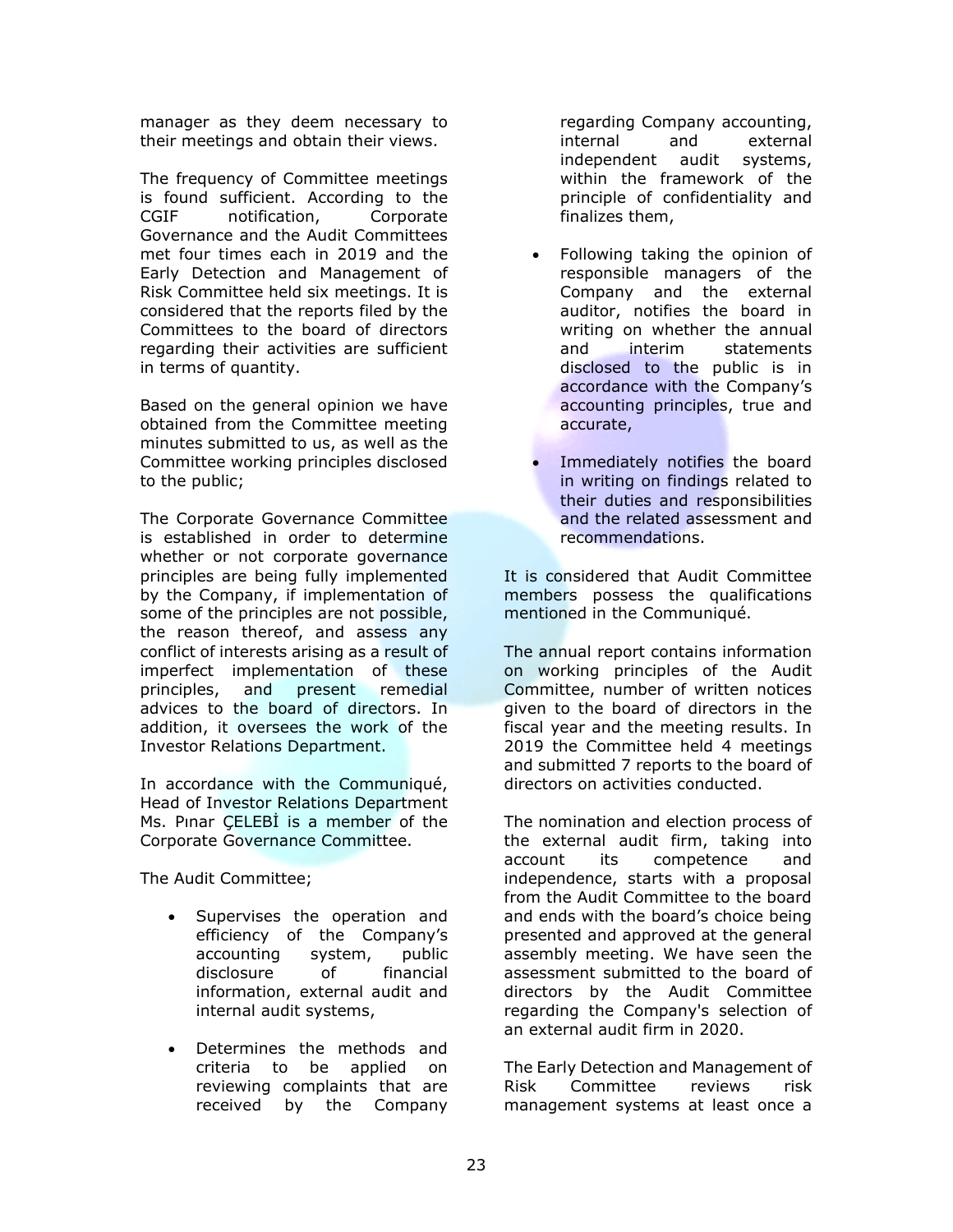year. It achieves early identification of risks that may jeopardize the Company's existence and continued development, implements the necessary measures identified with the associated risks and conducts studies to manage such risks.

In accordance with the Communiqué, the Corporate Governance Committee carries out the duties of the Nomination and Remuneration Committees, since they are not established.

Although the activities of the Corporate Governance Committee regarding the determination of independent candidates is taken into consideration, sufficient documentation for determining the level of effectiveness in the following areas has not been seen, and need to be monitored further.

- The degree of efficiency and functionality of the Committee, particularly with regard to its reviews on the structure and efficiency of the board of directors. Also, whether the Committee submits its recommendations to the board members on changes that can be realized on these matters,
- Whether the Committee ensures that a system with regards to the principles and practices regarding career planning and rewarding of the board members is implemented,
- By taking into account the degree of achievement of the criteria, whether the Committee makes proposals to the board on remuneration of the board members and senior executives.

**4.6. Remuneration of the Board of Directors and Managers with Administrative Responsibility:**

The principles of remuneration of board members and senior executives have been documented in writing and submitted to the shareholders as a separate item in the general assembly meeting.

A remuneration policy prepared for this purpose can be found on the corporate web site. The fact that the stock options or performance-based payments are not included in the remuneration package of the independent board members is evaluated positively by us.

As disclosed through the CRF notification, the Company does not lend any funds or extend any credits to a member of the board or to senior executives, or grant any personal loans through a third party, or extend any guarantees.

There have been no cases where the executives used confidential and nonpublic Company information in favour of themselves or others. There are no executives who accepted a gift or favour directly or indirectly related to the Company's affairs, and provided unfair advantage.

There is an insurance policy on compensation for losses incurred by the Company, and third parties, as a result of not performing the executives' duties duly.

Orientation process for newly appointed managers is determined in writing in the Company's internal regulations.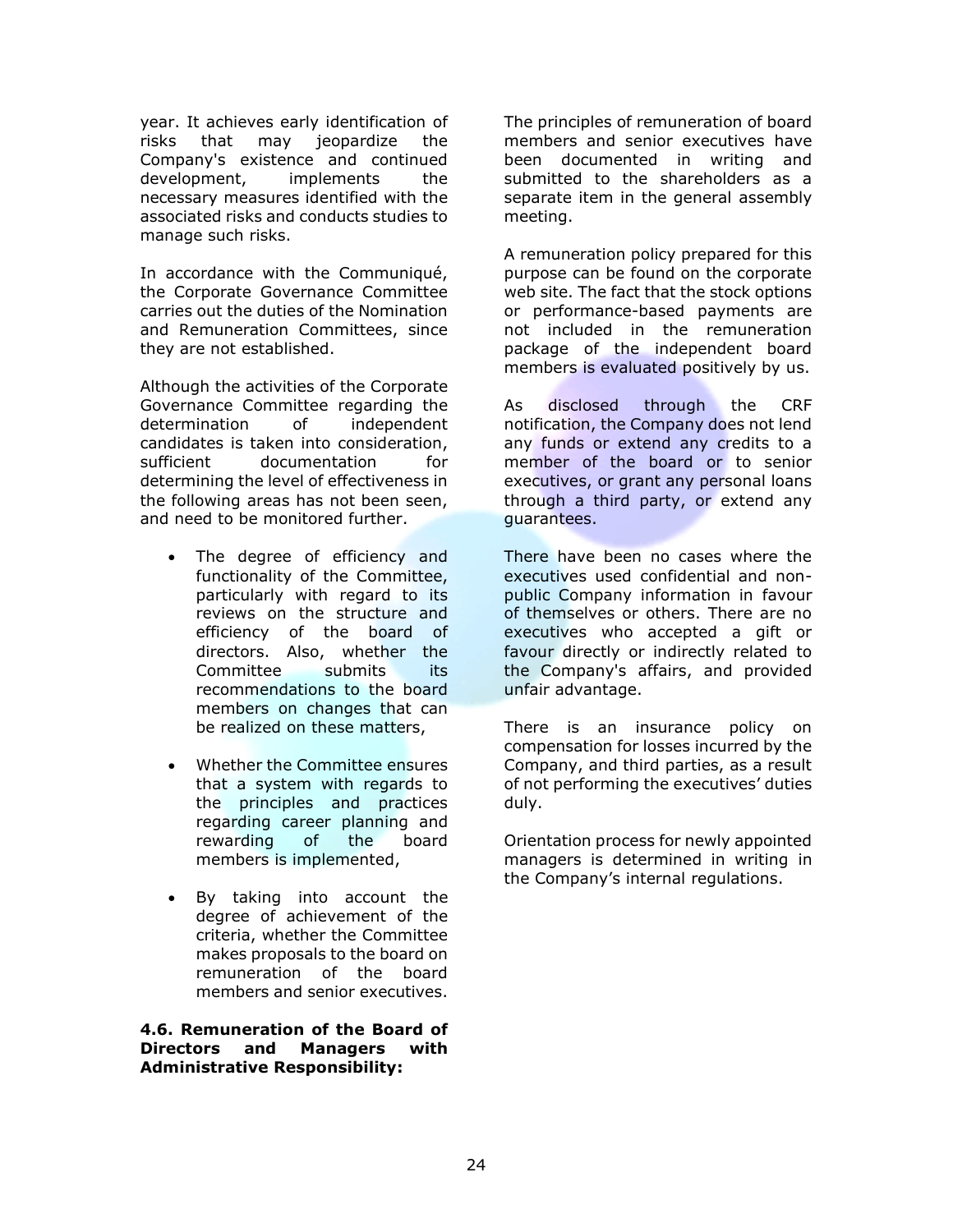**Rating Definitions** 

家庭

| Rating   | <b>Definition</b>                                                                                                                                                                                                                                                                                                                                                                                                                                                                                                                                                        |
|----------|--------------------------------------------------------------------------------------------------------------------------------------------------------------------------------------------------------------------------------------------------------------------------------------------------------------------------------------------------------------------------------------------------------------------------------------------------------------------------------------------------------------------------------------------------------------------------|
| $9 - 10$ | The company performs very good in terms of Capital Markets Board's<br>corporate governance principles. It has, to varying degrees, identified and<br>actively managed all significant corporate governance risks through<br>comprehensive internal controls and management systems. The company's<br>performance is considered to represent best practice, and it had almost no<br>deficiencies in any of the areas rated. Deserved to be included in the BIST<br>Corporate Governance Index on the highest level.                                                       |
| $7 - 8$  | The company performs good in terms of Capital Markets Board's corporate<br>governance principles. It has, to varying degrees, identified all its material<br>corporate governance risks and is actively managing the majority of them<br>through internal controls and management systems. During the rating<br>process, minor deficiencies were found in one or two of the areas rated.<br>Deserved to be included in the BIST Corporate Governance Index.                                                                                                              |
| 6        | The company performs fair in terms of Capital Markets Board's corporate<br>governance principles. It has, to varying degrees, identified the majority of<br>its material corporate governance risks and is beginning to actively manage<br>them. Deserved to be included in the BIST Corporate Governance Index and<br>management accountability is considered in accordance with national<br>standards but may be lagging behind international best practice. During the<br>ratings process, minor deficiencies were identified in more than two of the<br>areas rated. |
| $4 - 5$  | The company performs weakly as a result of poor corporate governance<br>policies and practices. The company has, to varying degrees, identified its<br>minimum obligations but does not demonstrate an effective, integrated<br>system of controls for managing related risks. Assurance mechanisms are<br>weak. The rating has identified significant deficiencies in a number (but not<br>the majority) of areas rated.                                                                                                                                                |
| $\leq 4$ | The company performs very weakly and its corporate governance policies<br>and practices are overall very poor. The company shows limited awareness<br>of corporate governance risks, and internal controls are almost non-<br>existent. Significant deficiencies are apparent in the majority of areas rated<br>and have led to significant material loss and investor concern.                                                                                                                                                                                          |